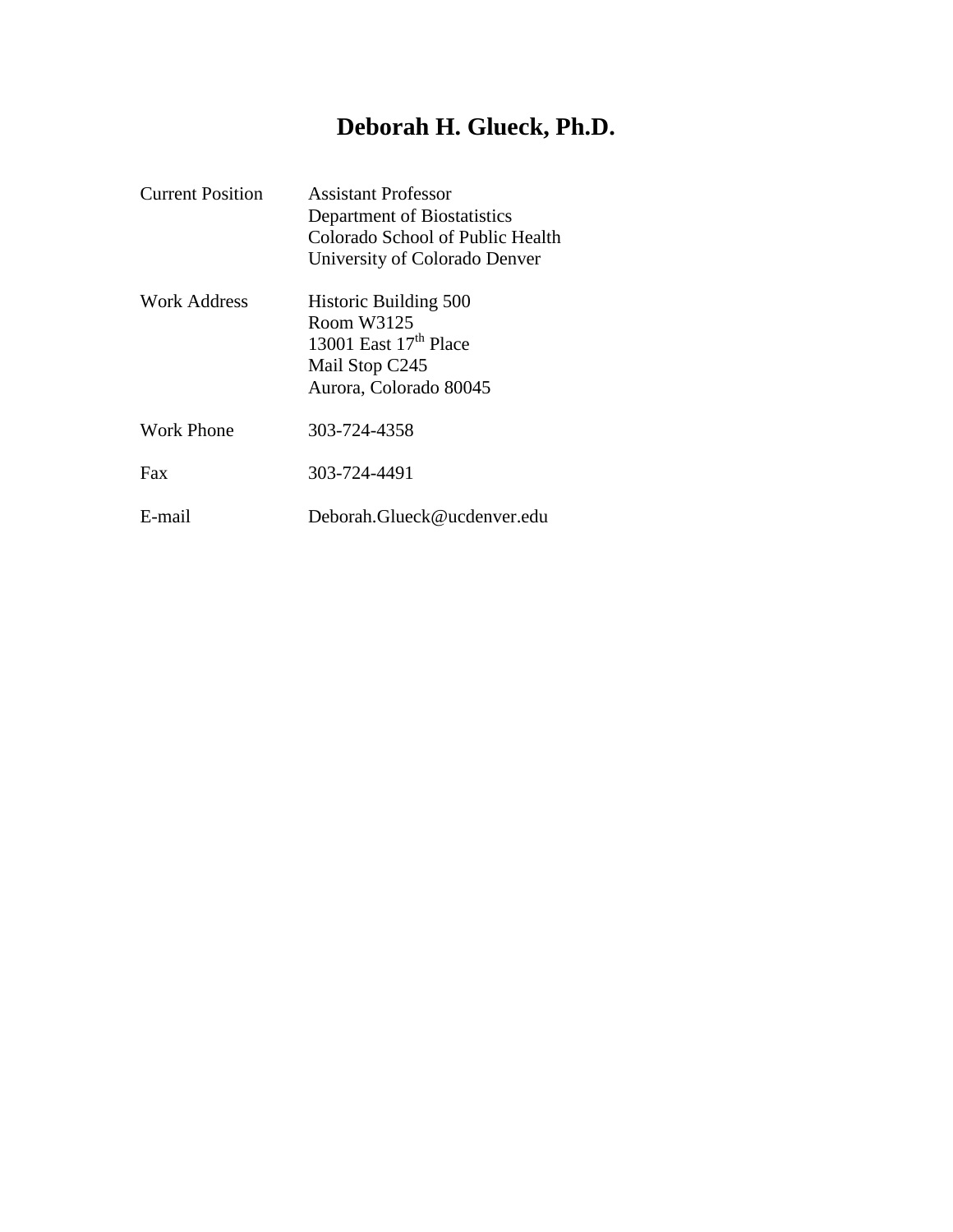# **Education**

| Undergraduate | A.B. cum laude, 1989.<br>Harvard College.                                   |
|---------------|-----------------------------------------------------------------------------|
|               | Cambridge, Massachusetts.                                                   |
|               | Major: Mathematics.                                                         |
|               | Senior Honors Thesis: Penrose Tiling of the Plane.                          |
| Graduate      | M.S. in Biostatistics, 1991.                                                |
|               | University of North Carolina at Chapel Hill.                                |
|               | Chapel Hill, North Carolina                                                 |
|               | <b>Masters Thesis:</b>                                                      |
|               | Maximum Likelihood Estimation of Genetic Linkage.                           |
|               | Ph.D. in Biostatistics, May, 1996.                                          |
|               | University of North Carolina at Chapel Hill.                                |
|               | Title of dissertation: Power for a Generalization of the General            |
|               | Linear Multivariate Model Allowing for both Fixed and Random<br>Predictors. |
| Post-Doctoral | Post-doctoral Fellowship in Health Services Research                        |
|               | Agency for Health Care Policy and Research                                  |
|               | Grant Number T32HS00058-04.                                                 |
|               | Robert Wood Johnson Medical School                                          |
|               | University of Medicine and Dentistry of New Jersey                          |
|               | Piscataway, New Jersey.                                                     |
|               | September 1996 - June, 1998.                                                |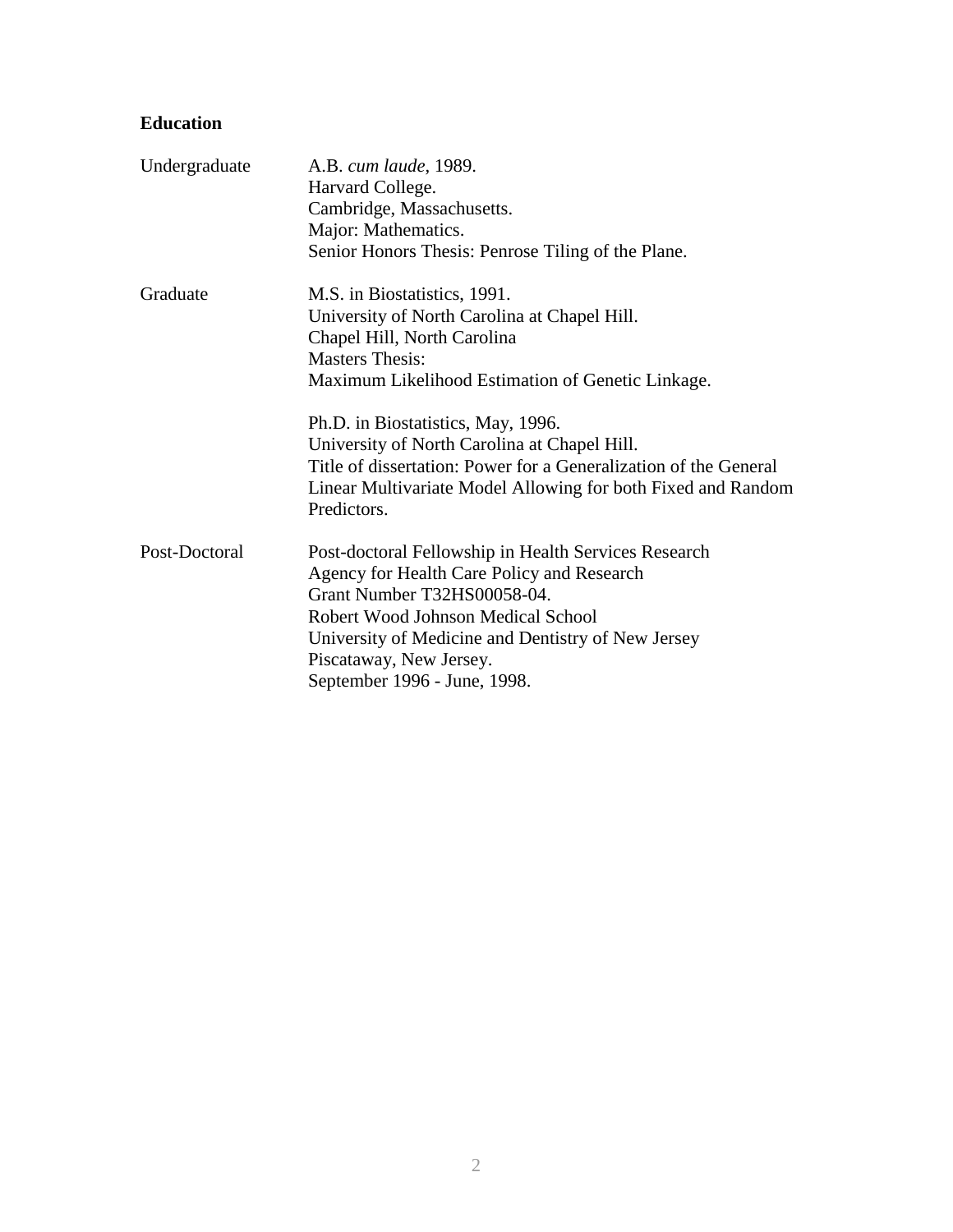#### **Academic Appointments**

- 1990 Teaching Assistant. Introductory Linear Models. Taught weekly lab session. Presented two lectures for the main class. Provided review sections and homework assistance. Prepared grading keys and coordinated grading. University of North Carolina at Chapel Hill, Chapel Hill, North Carolina.
- 1990-1991 Graduate Research Assistant. Performed Linkage analysis and managed pedigree data for the Genetic Markers for Hypercholesterolemia Study: Sandoz Pharmaceuticals. University of North Carolina at Chapel Hill, Chapel Hill North Carolina.
- 1992-1994 Trainee and Graduate Research Assistant. Public Health Service Training Grant in Environmental Biostatistics. University of North Carolina at Chapel Hill. Chapel Hill, North Carolina.
- 1994-1996 Graduate Research Assistant. Medical Imaging Project (NCI/NIH P01). University of North Carolina at Chapel Hill, Chapel Hill, North Carolina. Analyzed studies on mammographic image processing methods for improving breast cancer detection. Responsible for study design, power analysis, data analysis, graphics preparation, research data management, archiving, and writing papers.
- Sept 1996 Post-doctoral Fellow (Agency for Health Care Policy and Research Grant June, 1998 Number T32HS00058-04). See Education section for details.
- 1999-Present Assistant Professor of Biometrics. Department of Biostatistics and Informatics. University of Colorado Denver. Principal investigator of four NIH funded grants on power and sample size methods for cancer screening, bias correction for cancer screening, software for power and sample size selection, and oral cancer screening.

#### **Professional Positions**

- 1998 Phillips Academy (Andover) summer session. Math and science for Minorities, Instructor. Taught algebra and calculus to high school students. Andover, Massachusetts.
- 1990, 1991 AT&T Business Operations Analysis. Statistics Division. Summer intern and statistical consultant. Worked on strategies for marketing PRO WATTS. Modeled demand for Business long distance based on size and type of company. Analyzed 800 services customer satisfaction surveys. AT&T headquarters, Basking Ridge, New Jersey.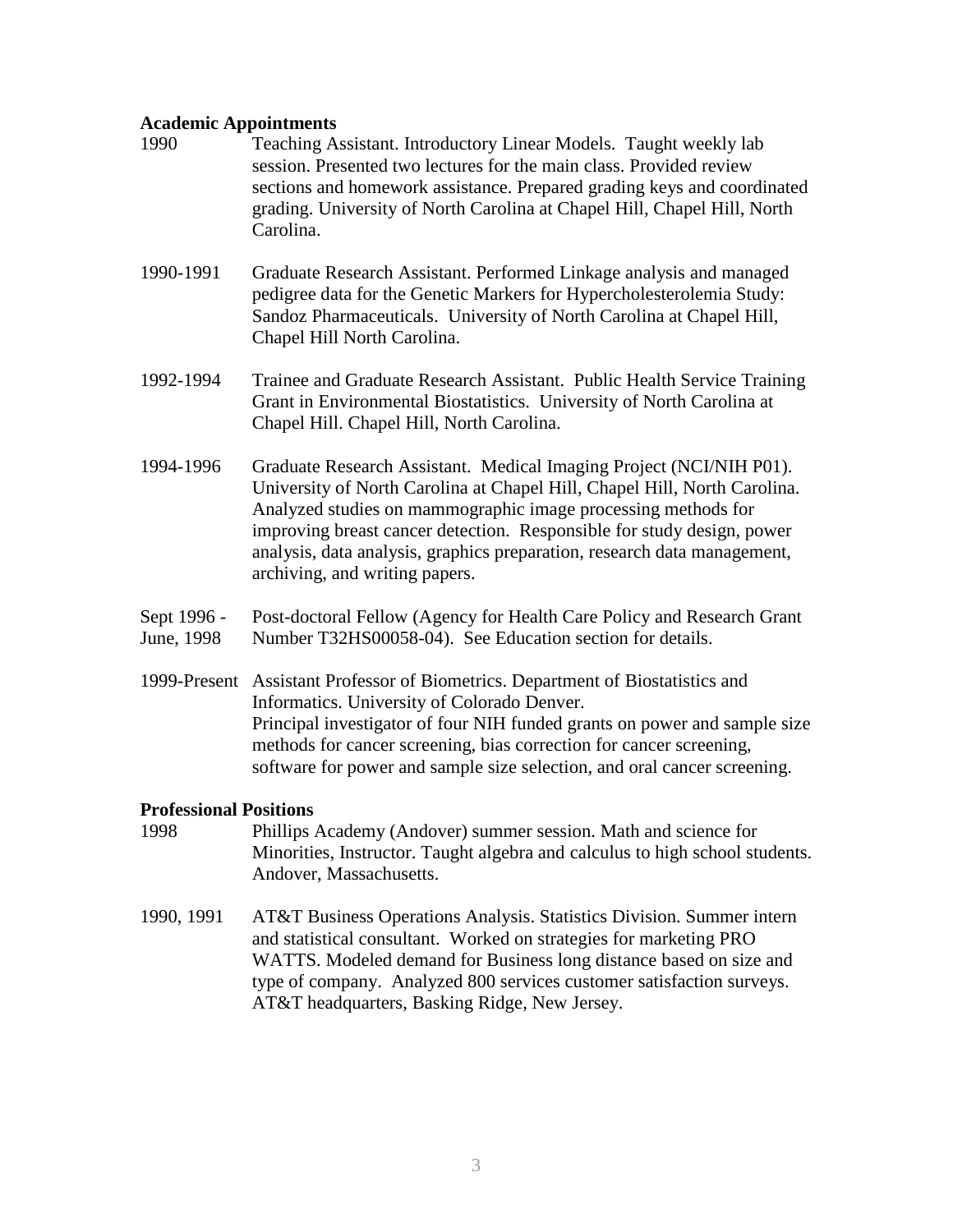#### **Honors, special recognitions and awards**

- 1989-1992 Joseph E. Pogue Fellowship. University of North Carolina at Chapel Hill. The fellowship is one of a group of privately funded named University Fellowships offered to exceptional new graduate doctoral students. The Pogue Fellowship offers mentoring by senior faculty, interdisciplinary learning and leadership development opportunities.
- 2008-2009 Colorado School of Public Health Excellence in Faculty Mentoring Award. In recognition of outstanding commitment to student learning and professional development through advising and mentoring that have clearly contributed to the outstanding development of a Colorado School of Public Health Graduate.

#### **Membership in professional organizations**

- 1993-Present Member, American Statistical Association
- 2006-Present Member, American Society of Preventive Oncology
- 2007-Present Member, Program Committee of the American Society of Preventive Oncology

#### **Major committee and service responsibilities**

Department of Preventive Medicine and Biometrics Department of Biostatistics, Colorado School of Public Health

- 2007-Present Admissions and Faculty Affairs Committee for Biometrics
- 2008-Present Coordinator of first year theory exam for comprehensive exams
- 2008 Mentor John Brinton in consulting class, spring semester.
- 2007-2008 Organized recruiting for Masters and Ph.D. program in Biostatistics

Colorado School of Public Health Initiative

2007-2008 School of Public Health Faculty Affairs Committee (responsible for drafting the School of Public Health Faculty Handbook)

#### Colorado School of Public Health

2008-Present School of Public Health Scholarship and Awards Committee

2009-Present Faculty Council Member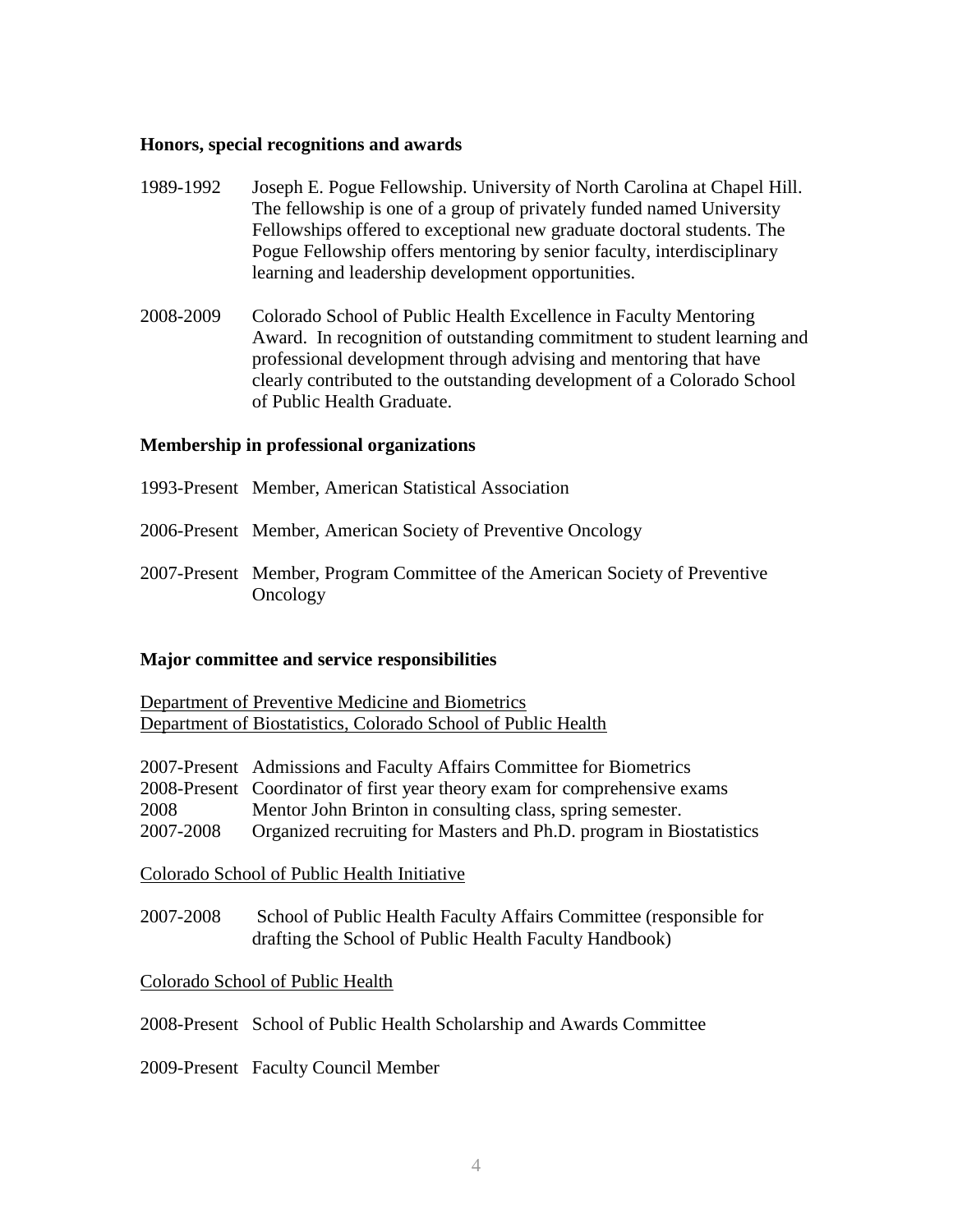# School of Medicine

| 2006            | School of Medicine Women in Medicine Committee                                                                                                                                                                                                                                                                                                                                                                 |
|-----------------|----------------------------------------------------------------------------------------------------------------------------------------------------------------------------------------------------------------------------------------------------------------------------------------------------------------------------------------------------------------------------------------------------------------|
| 2005-2008       | Senator, School of Medicine Faculty Senate                                                                                                                                                                                                                                                                                                                                                                     |
| University      |                                                                                                                                                                                                                                                                                                                                                                                                                |
| 2007            | <b>Faculty Council Women's Committee</b>                                                                                                                                                                                                                                                                                                                                                                       |
| 2008-2009       | Colorado School of Public Heath representative on Women's Issues                                                                                                                                                                                                                                                                                                                                               |
| 2009            | <b>Ad-Hoc Honor Code Committee</b>                                                                                                                                                                                                                                                                                                                                                                             |
| <b>National</b> |                                                                                                                                                                                                                                                                                                                                                                                                                |
| 1998            | Organizer: American Statistical Association Section on Statistical<br>Consulting. Invited Paper Session: Practical Power Analyses for<br>Statistical Consulting. Speakers were Jonathan Shuster, Ralph O'Brien,<br>Guanghan Liu, and Deborah Glueck. American Statistical Association,<br>Joint Statistical Meetings, August, 1998.                                                                            |
| 2008            | Co-Organizer (with Mira Katz, Ph.D., MPH): Career Development<br>Session for Junior Faculty, Junior Researchers and Trainees. "It's All<br>About Grants", covering top 10 tips for writing a successful grant<br>proposal, writing successful career awards (with examples), and<br>interdisciplinary collaboration: opportunities and challenges. American<br>Society of Preventive Oncology. March 17, 2008. |
| 2008            | Co-Organizer (with Mary Reid, Ph.D.): Symposium- Lessons from Three<br>Diseases: What Evidence is Needed for Guidelines? Speakers Debbie<br>Saslow, American Cancer Society, Tim Byers, UCHSC, Claudia<br>Henschke, Cornell, Peter Lance, University of Arizona. March 17, 2008.                                                                                                                               |
| 2008            | Session Chair: Session 520. Joint Statistical Meetings. American<br>Statistical Association. Denver, CO. July 8, 2008.                                                                                                                                                                                                                                                                                         |
| 2009            | Co-Organizer (with Shannon Lemrow, Shagufta Yasmeen, Michael<br>Sheurer, Brenda Birman) NCI Cancer Prevention and Control Workshop.<br>Moderator: Financing your research career: obtaining money from all<br>types of sources. Mary Reid and Ed Trapido, speakers.                                                                                                                                            |
| 2009            | Moderator: Advice on overcoming the challenges of institutional policy,<br>NIH policy, and receiving good career advice and mentoring. Steve<br>Taplin, Jonathan Wiest, and Keith Muller, speakers.                                                                                                                                                                                                            |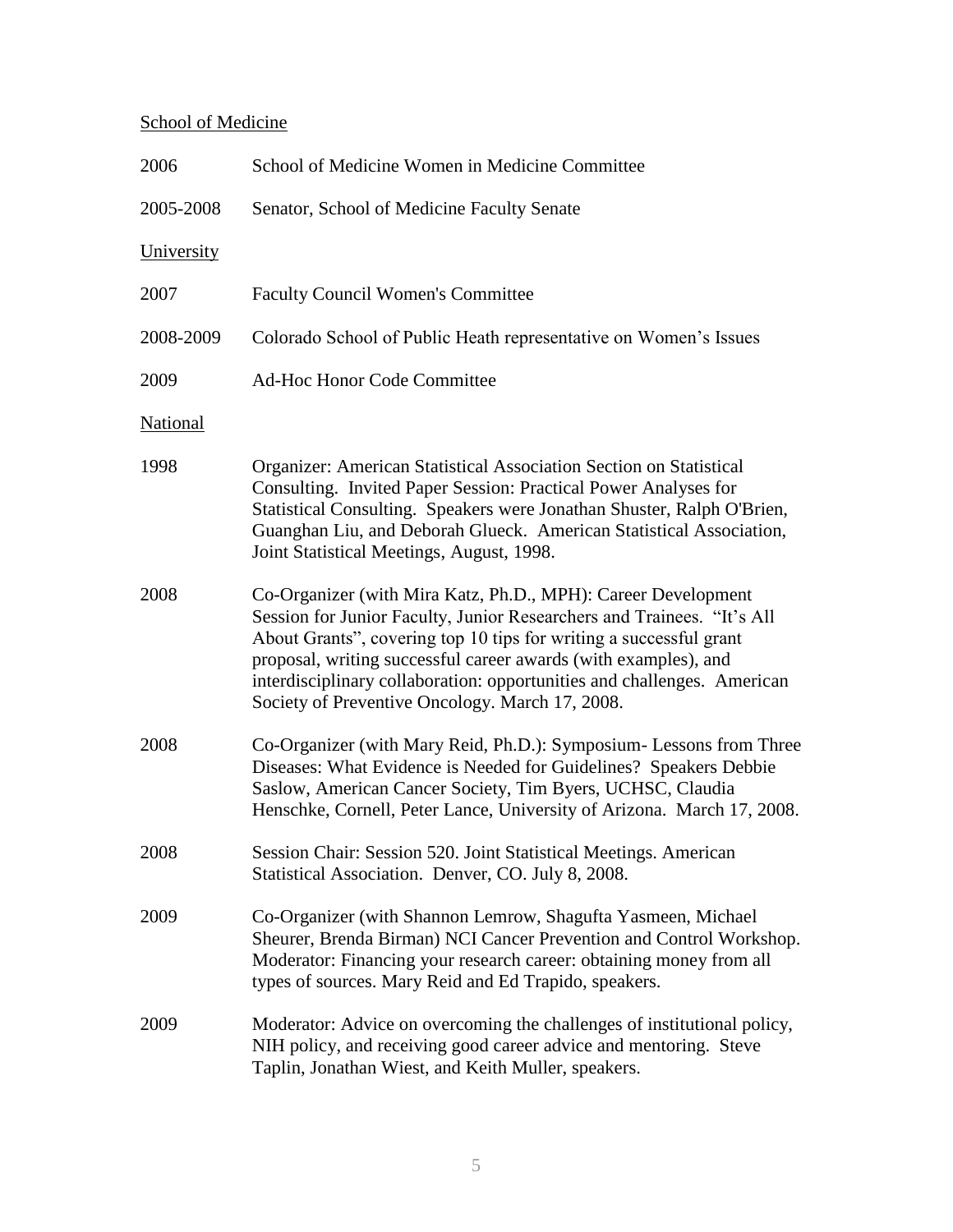- 2010 Organizer and Discussant: Symposium. Oral Cancer Screening. Speakers Henrietta Logan, University of Florida, and Mark Lingen, University of Chicago, Speakers. Bethesda North Hotel Bethesda, Maryland. March 21- 23, 2010
- 2011 Co-Organizer, with Polly Newcomb

#### **Review and Referee Work**

#### Peer Journal Review

- 2008-Present Reviewer: Annals of Behavioral Medicine
- 2008-Present Reviewer: Communications in Statistics, Theory and Methods
- 2008-Present Reviewer: The International Journal of Biostatistics
- 2008-Present Reviewer: The American Statistician
- 2007-Present Reviewer: Academic Radiology
- 2008-Present Reviewer: Medical Decision Making
- 2008-Present Reviewer: Annals of Behavioral Medicine
- 2007-Present Book Reviewer: Biometrics

#### Grant Review: National Institutes of Health Study Section

2008 Ad Hoc Reviewer: Subcommittee J- Population and Patient-Oriented Training, National Cancer Institute Initial Review Group. Bethesda, Maryland. February 13, 2008. June 27, 2008.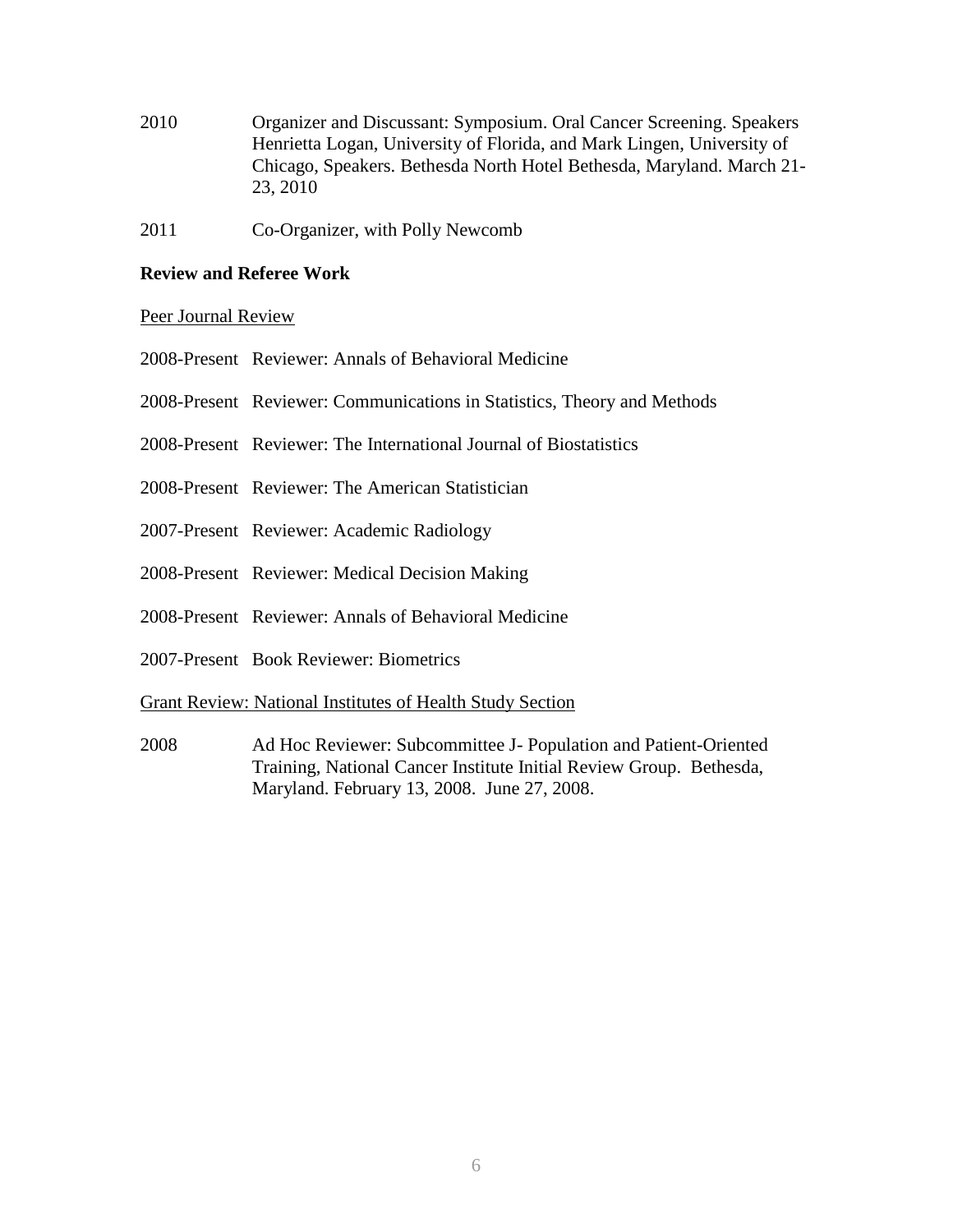#### **Invited extramural lectures**

- 1. Glueck DH. Penrose tilings of the plane. Invited paper. Japan-America Mathematical Society Seminar. Komagane, Japan. Summer (1989).
- 2. Glueck DH. Confidence intervals for multivariate power. Invited Seminar. Air Force Academy, October 19 (2000).
- 3. Glueck DH, Muller KE, Karimpour-Fard A, and Hunter L. Exact power under independence for the false discovery rate in gene expression array experiments. Invited Talk. Graybill Conference on Microarrays, Bioinformatics and Related Topics, June 18-20 (2003). <http://www.stat.colostate.edu/graybillconference2003/Speakers.html>
- 4. Glueck DH, Muller KE, Karimpour-Fard, A, and Hunter, L. Exact power under independence for the false discovery rate in gene expression array experiments. Invited Talk. Biostatistics-Epidemiology Seminar Series. Dartmouth-Hitchcock Medical Center, July 2 (2003).
- 5. Bodkin AW, Carollo JJ, Glueck DH. Home-based treadmill training in ambulatory children with cerebral palsy: A randomized controlled trial. 19<sup>th</sup> Annual Jerome W. Gersten MD Memorial Lectureship. University of Colorado School of Medicine Department of Physical Medicine and Rehabilitation. Denver, Colorado. June 16 (2006).
- 6. Glueck DH, Lamb MM, Lewin JM and Muller KE. Why two mammograms may be better than one: The science and the statistics. Invited lecture. Division of Biostatistics, Department of Epidemiology and Health Policy Research, University of Florida. Gainesville, Florida. March 12 (2008).
- 7. Glueck DH. Bias in trials comparing paired continuous tests can cause researchers to choose the wrong screening modality. Invited lecture. Department of Statistics, Colorado State University. Fort Collins, Colorado. October 28 (2008).
- 8. Glueck DH. Bias in trials comparing paired continuous tests can cause researchers to choose the wrong screening modality. Invited lecture. National Cancer Institute, Bethesda, Maryland. November 3 (2008).
- 9. Glueck DH. Bias in trials comparing paired continuous tests can cause researchers to choose the wrong screening modality. Invited lecture. Moffitt Cancer Center, Tampa, Florida. March 10 (2009).
- 10. Glueck DH. Bias in trials comparing paired continuous tests can cause researchers to choose the wrong screening modality. Invited lecture. University of Florida, Gainesville, Florida. March 12 (2009).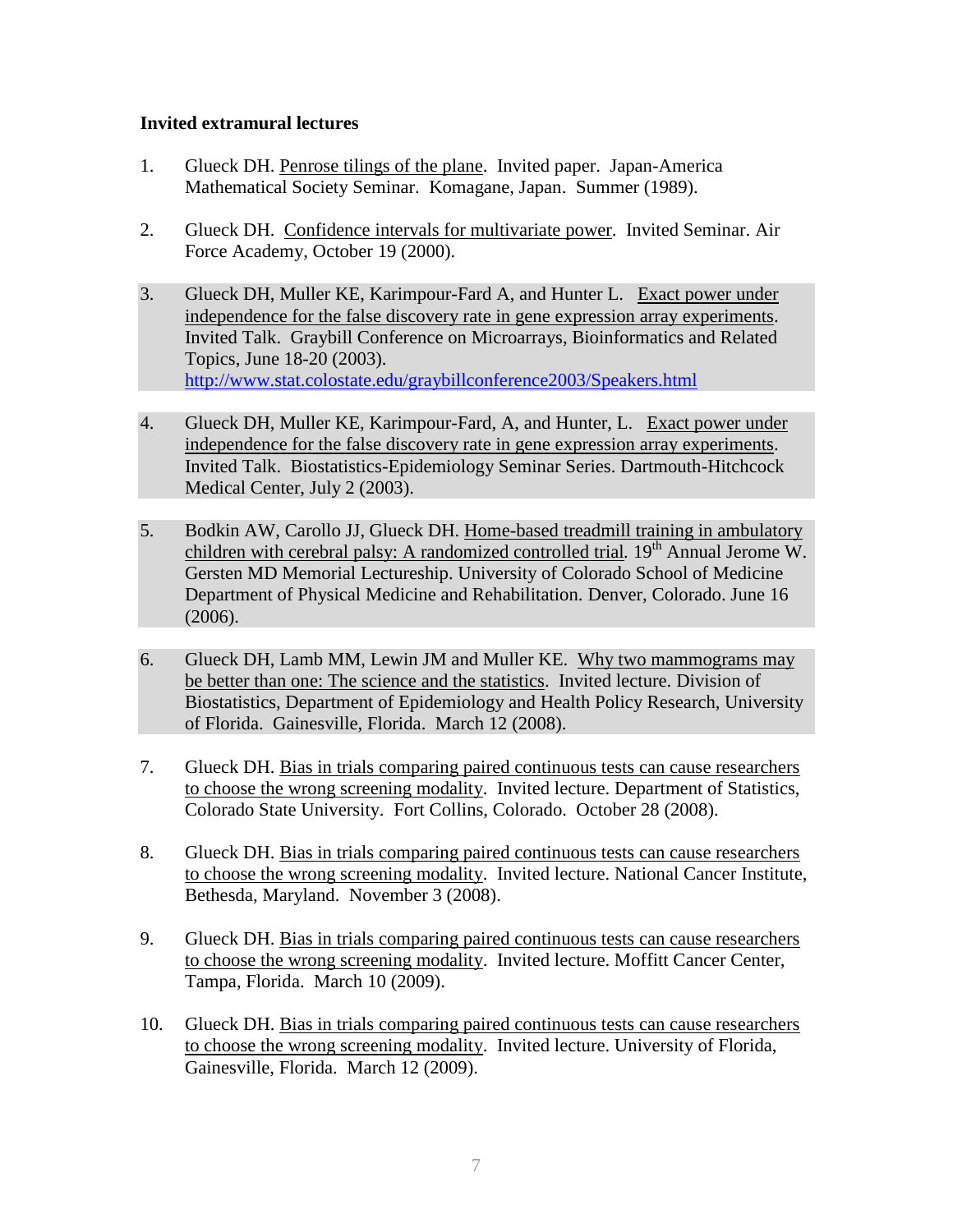- 11. Glueck DH. Bias in trials comparing paired continuous tests can cause researchers to choose the wrong screening modality. Invited lecture. University of Arizona, Tucson, Arizona. March 25 (2009).
- 12. Glueck DH. Bias in trials comparing paired continuous tests can cause researchers to choose the wrong screening modality. Invited lecture. Colorado/Wyoming American Statistical Association Chapter, Boulder, Colorado. April 24 (2009).
- 13. Glueck DH. Bias in trials comparing paired continuous tests can cause researchers to choose the wrong screening modality. Invited lecture. University of California San Francisco. Biostatistics Seminar Series. October 28 (2009).
- 14. Glueck DH. Bias in trials comparing paired continuous tests can cause researchers to choose the wrong screening modality. Invited lecture. Stanford University. October 2009 Meeting of the San Francisco Bay Area Chapter of the American Statistical Association (ASA). October 29 (2009).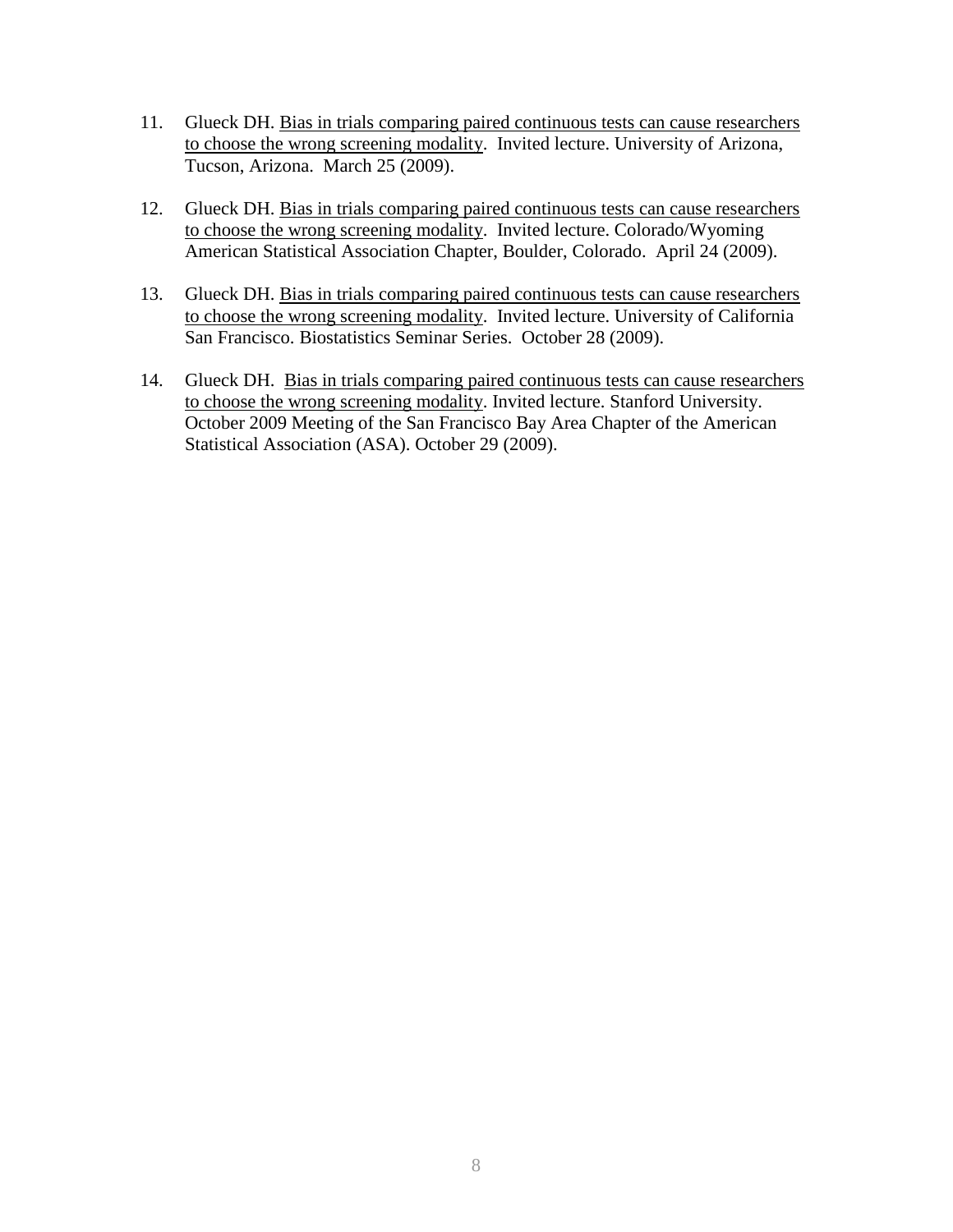## **Teaching record**

| Course name        | <b>Course Number</b> | Date             | Number of<br>students | Role in course         |
|--------------------|----------------------|------------------|-----------------------|------------------------|
| <b>Statistical</b> | <b>BIOM 6613</b>     | Spring 1999      | 10                    | Course director        |
| Methods III        |                      |                  |                       |                        |
| Statistical        | <b>BIOM 6613</b>     | Spring 2000      | 12                    | Course director        |
| Methods III        |                      |                  |                       |                        |
| Statistical        | <b>BIOM 6613</b>     | Spring 2001      | 11                    | Course director        |
| Methods III        |                      |                  |                       |                        |
| Statistical        | <b>BIOM 6613</b>     | Spring 2005      | 12                    | Course director        |
| Methods III        |                      |                  |                       |                        |
| Statistical        | <b>BIOS 6631</b>     | Fall 2006        | 8                     | Course director        |
| Theory I           |                      |                  |                       |                        |
| Statistical        | <b>BIOS 6631</b>     | <b>Fall 2007</b> | 9                     | Course director        |
| Theory I           |                      |                  |                       |                        |
| Independent        | <b>BIOS 7899</b>     | Spring 2008      | 2 enrolled            | Course director        |
| study in           |                      |                  | 1 audit               |                        |
| biostatistics      |                      |                  |                       |                        |
| Statistical        | <b>BIOS 6631</b>     | <b>Fall 2009</b> | 9                     | Course director        |
| Theory I           |                      |                  |                       |                        |
| Statistical        | <b>BIOS 6631</b>     | <b>Fall 2010</b> | 10                    | <b>Course Director</b> |
| Theory I           |                      |                  |                       |                        |

BIOM 6613 was a one quarter required course for first year **masters** students in biostatistics which covered linear mixed models. It was part of a one year applied sequence which included hypothesis testing and linear regression. I developed a new curriculum and set of course notes involving applied programming and theoretical exercises for mixed model.

BIOS 6631 is an introductory one semester required course in probability and statistical theory for first year **masters** students in biostatistics. I developed a new curriculum and set of course notes.

7798 is an advanced statistical theory seminar for **doctoral** students. We covered multiple comparisons methods.

I am the proud mother of three children. Gap years in my teaching history reflect maternity leave in 2002 and 2004. In 2005 I taught while on maternity leave. In 2003, I was released from teaching during one year of my mentored career award.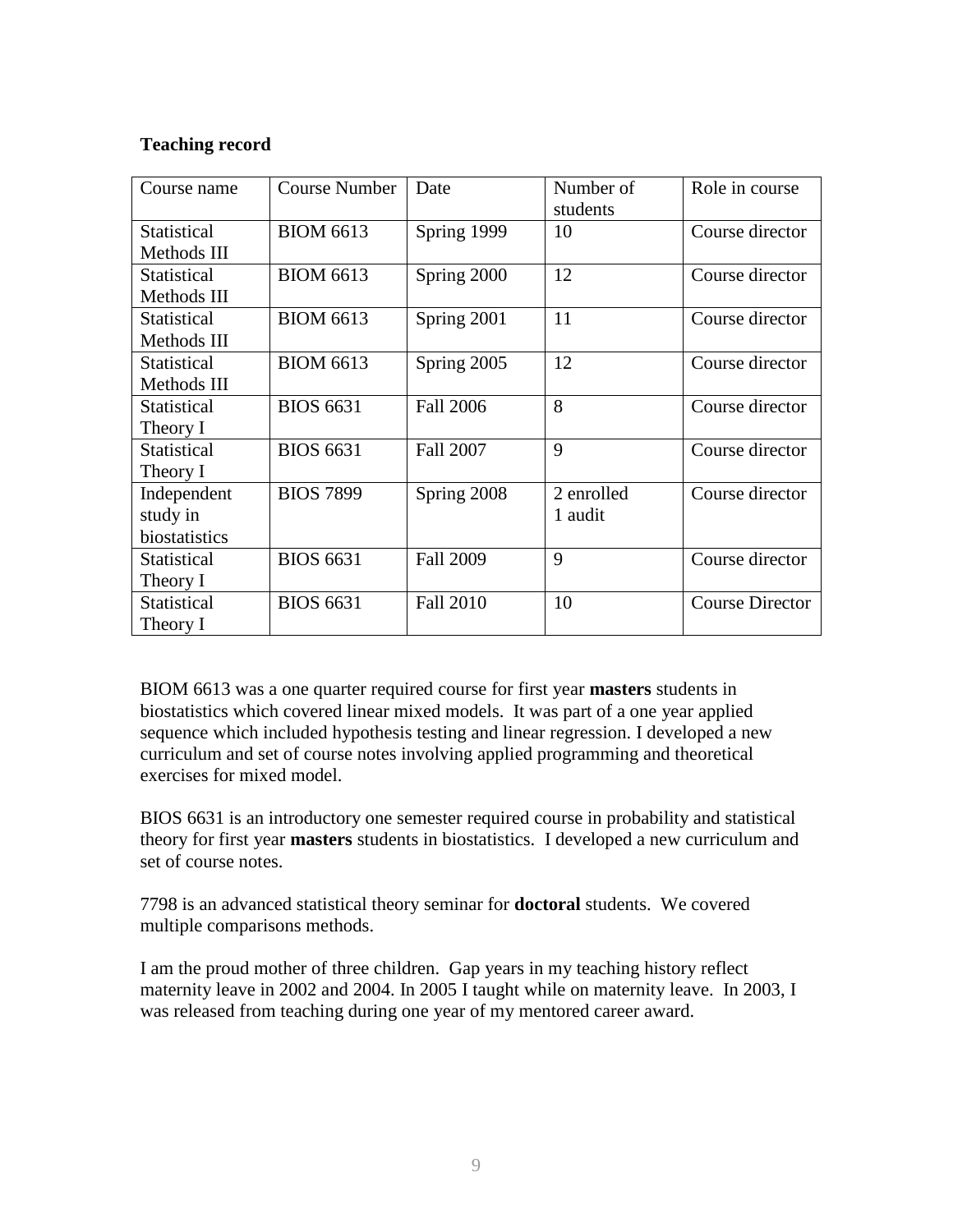# **Mentoring**

# Primary Mentor

| 2001 | Lening Zhang. Masters in Biostatistics 2001. Power and death: sample<br>size calculations and survival after potentially toxic treatment. Dr. Zhang<br>is now Assistant Professor, Department of Biostatistics, National Jewish<br>Medical and Research Center.                                                                     |
|------|-------------------------------------------------------------------------------------------------------------------------------------------------------------------------------------------------------------------------------------------------------------------------------------------------------------------------------------|
| 2002 | Dongmei Pan. Masters in Biostatistics 2002. Choosing sample sizes for<br>mammography studies with multiple readers. Ms. Pan is now a<br>biostatistician, Infants in Foster and Kinship Care program, The Kempe<br>Center for the Prevention and Treatment of Child Abuse and Neglect.                                               |
| 2007 | Andrea Masias. Masters in Biostatistics 2007. Using Newcombe's<br>confidence interval provides a better comparison of digital versus film<br>mammography for the detection of breast cancer. Ms. Masias is now a<br>biostatistician, University of Colorado Cancer Center.                                                          |
| 2007 | Colin O'Donnell. Masters in Biostatistics 2007. A likelihood model that<br>accounts for censoring due to fetal loss can accurately test the effects of<br>maternal and fetal genotype on the probability of miscarriage. Mr.<br>O'Donnell is now a professional research assistant with the Colorado<br>Tobacco Prevention project. |
| 2008 | William Feser. Masters in Biostatistics 2008. Calculating exact average<br>power for the Benjamini-Hochberg false discovery rate procedure for $\chi^2$<br>tests and general linear multivariate models. Mr. Feser is now a<br>biostatistician at the University of Colorado Cancer Center.                                         |
| 2009 | Brandy Ringham. Masters in Biostatistics August 2009. "Estimates of<br>observed sensitivity and specificity must be corrected when reporting the<br>results of the final test in a screening trial conducted in series". Ms.<br>Ringham now works as a biostatistician for the Colorado Biostatistics<br>Consortium.                |
| 2010 | Sarah Kreidler. Masters in Biostatistics June 2009. "GLIMMPSE: Online<br>Power Computation for Linear Models with and without a Baseline<br>Covariate". Dr. Kreidler now works as director of the software effort for<br>the Mixed Model Power and Sample Size Grant.                                                               |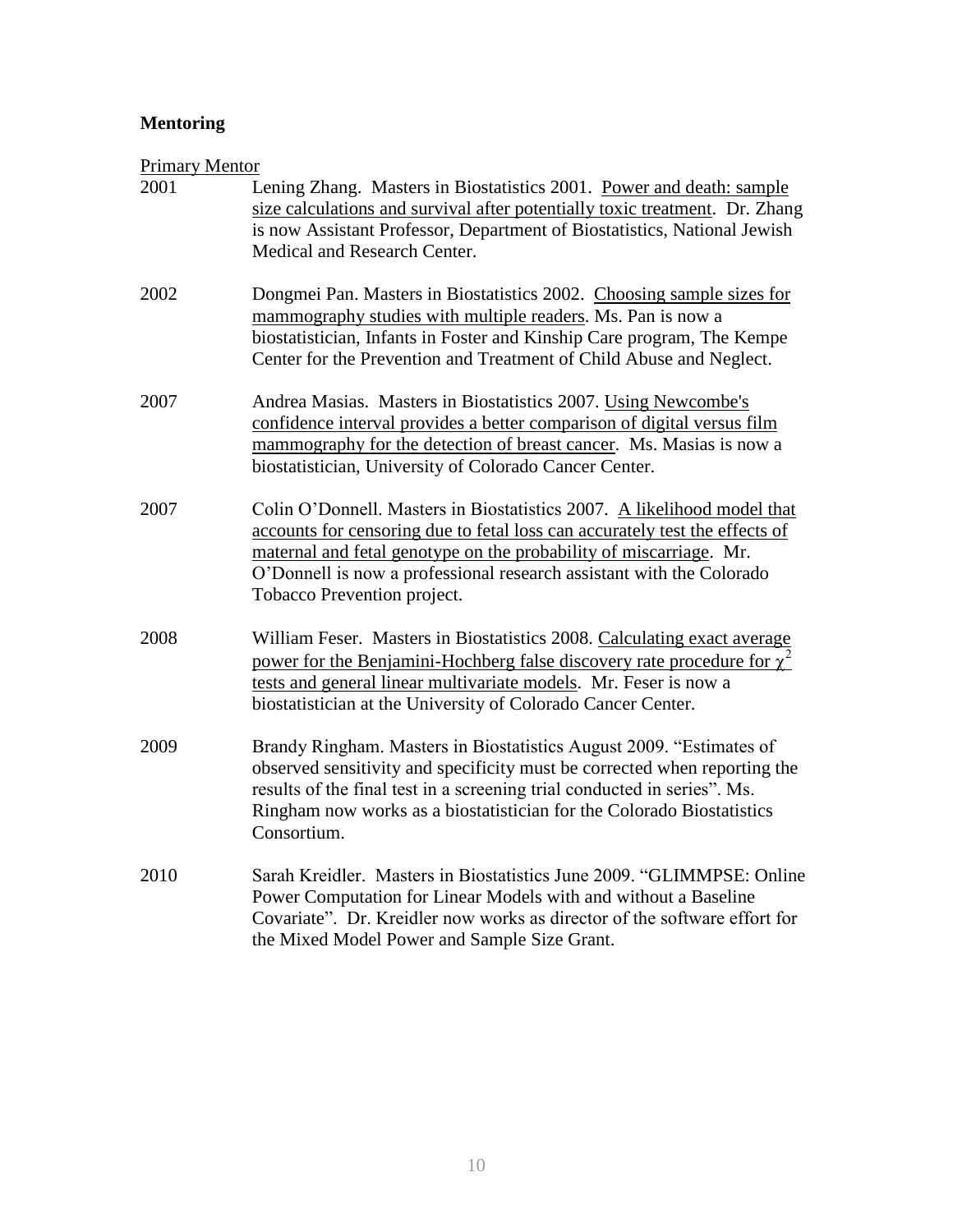# Committee Member

| 2003 | Timothy S. Webb, Ph.D. in Biometrics           |
|------|------------------------------------------------|
| 2006 | Amy Bodkin, Ph.D. in Clinical Science          |
| 2006 | Elizabeth Regan, Ph.D. Clinical Science        |
| 2007 | Patrick Blatchford, Ph.D. in Biometrics        |
| 2007 | Teresa Aly, Ph.D. in Human Medical Genetics    |
| 2010 | (Chair), Betsy Siewart, Ph.D. in Biostatistics |
|      |                                                |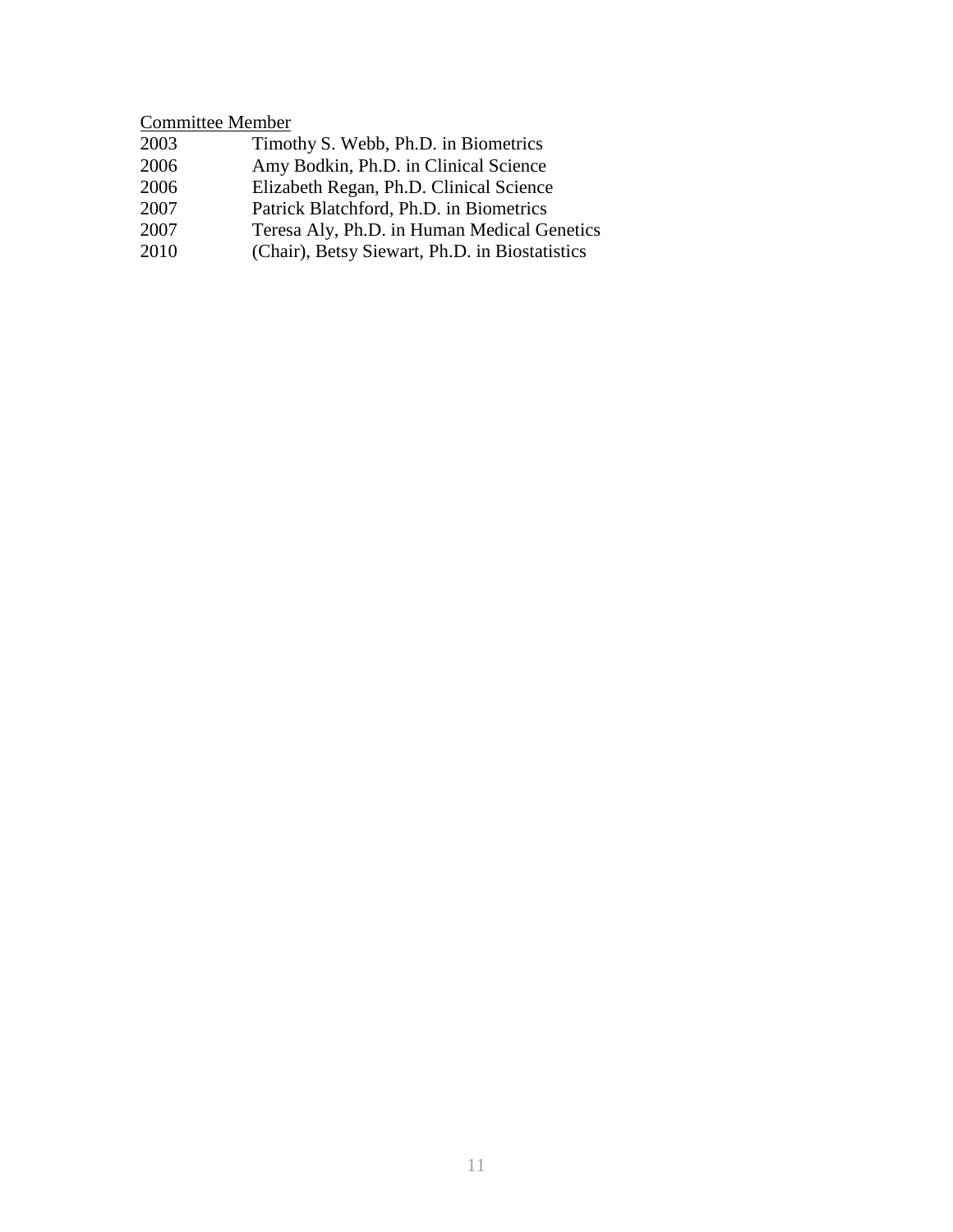## **Grant Support**

Active

| <b>Title:</b>            | Multilevel and Longitudinal Study Sample Size Tools for      |
|--------------------------|--------------------------------------------------------------|
|                          | <b>Behavioral Scientists</b>                                 |
| PI:                      | Keith Muller                                                 |
| <b>UC Denver site PI</b> | <b>Deborah Glueck</b>                                        |
| <b>Funding Source:</b>   | National Institute of Dental and Cranio-Facial Research, NIH |
| <b>Grant Number:</b>     | 1 R01 DE020832-01A1                                          |
| <b>Project Dates:</b>    | $12/09/2010 - 11/30/2011$                                    |
| <b>Total Costs:</b>      | \$2,212,987                                                  |

*The research involves development of statistical methods for finding power and sample size for multilevel and longitudinal designs for behavioral scientists, including new statistical methods, new software, and new training courses.*

| <b>Title:</b>          | Power and sample size methods for mammography trials |
|------------------------|------------------------------------------------------|
| PI:                    | <b>Deborah Glueck</b>                                |
| <b>Funding Source:</b> | National Cancer Institute, NIH                       |
| <b>Grant Number:</b>   | 5K07CA088811-05                                      |
| <b>Project Dates:</b>  | 7/1/2001-8/31/2011                                   |
| <b>Total Costs:</b>    | \$679,853                                            |

*The research involves development of statistical methods for finding power and sample size for mammography trials, and by extension, for all cancer screening trials.*

| <b>Title:</b>          | Power and sample size methods for mammography trials |
|------------------------|------------------------------------------------------|
|                        | American reconstruction and recovery act supplement  |
|                        | Easy-to-use free software for sample size selection  |
| PI:                    | <b>Deborah Glueck</b>                                |
| <b>Funding Source:</b> | <b>National Cancer Institute</b>                     |
| <b>Grant Number:</b>   | 3K07CA088811-06S1                                    |
| <b>Project Dates:</b>  | $09/01/2009 - 02/31/2011$                            |
| <b>Total Costs:</b>    | \$54,000                                             |

*The research involves development of a web-based system. The software will allow clinicians to use a web-based, graphical interface to calculate power and sample size for screening trials. The software will be based on our published methods for power and sample size determination (Glueck, 2003).*

| <b>Title:</b> | Bias correction optimizes the choice of screening test for early |
|---------------|------------------------------------------------------------------|
|               | cancer detection                                                 |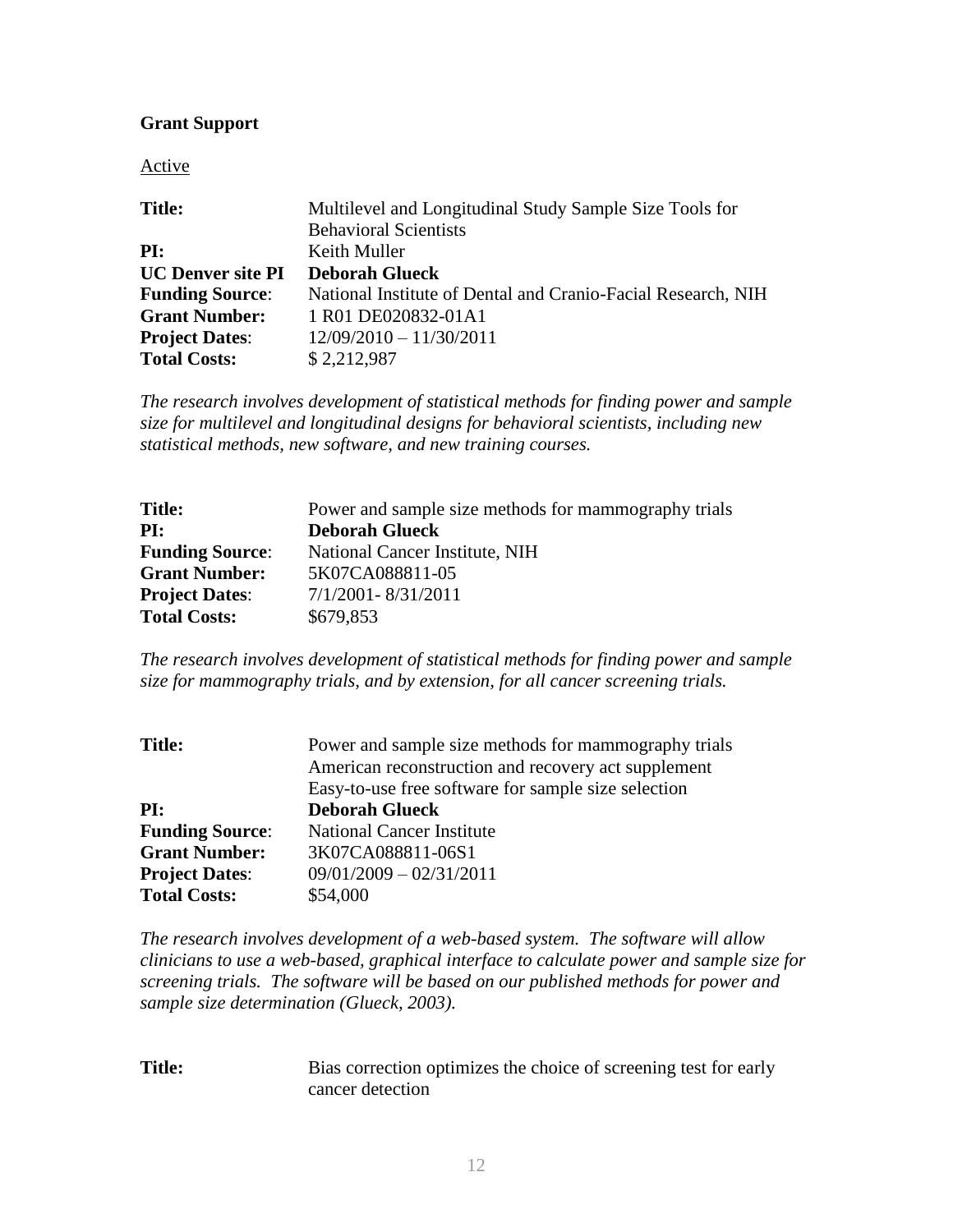| PI:                    | <b>Deborah Glueck</b> (with Todd Alonzo, co-PI) |
|------------------------|-------------------------------------------------|
| <b>Funding Source:</b> | <b>National Cancer Institute</b>                |
| <b>Grant Number:</b>   | R 03 CA136048                                   |
| <b>Project Dates:</b>  | $9/1/09 - 8/31/11$                              |
| <b>Total Costs:</b>    | \$171,167                                       |

*The research will define study designs that control bias for comparing the new and existing cancer screening tests. The study designs will enable researchers to choose the best screening tests for early cancer detection.* 

| <b>Title:</b>          | Evaluation of the efficacy of oral cancer screening adjunctive |
|------------------------|----------------------------------------------------------------|
|                        | techniques                                                     |
| PI:                    | Mark Lingen                                                    |
| <b>UCD PI:</b>         | <b>Deborah Glueck</b>                                          |
| <b>Funding Source:</b> | National Institute of Dental and Craniofacial Research         |
| <b>Grant Number:</b>   | RC2DE020779-01                                                 |
| <b>Project Dates:</b>  | $9/1/09 - 8/31/11$                                             |
| <b>Total Costs:</b>    | \$947,648                                                      |

*The funding is to plan a 33,000 patient, 200 dentist, three arm randomized controlled trial that will compare the diagnostic accuracy of standard oral and tactile examination to a standard examination + auto-fluorescence, and to standard examination + tissue reflectance.* 

| Completed              |                                                          |
|------------------------|----------------------------------------------------------|
| <b>Title:</b>          | Novel Mechanism for tamoxifen induced endometrial atypia |
| PI:                    | Kimberly Leslie                                          |
| <b>Role:</b>           | Statistician                                             |
| <b>Funding Source:</b> | <b>NIH</b>                                               |
| <b>Grant Number:</b>   | NIH R21 CA76508 1998-2001                                |
| <b>Project Dates:</b>  | $7/1/98 - 6/30/01$                                       |
| <b>Percent Effort:</b> | 14%                                                      |
| <b>Direct Costs</b>    | \$200,000                                                |

*The goals of this grant were to perform a prospective trial in women taking tamoxifen for breast cancer. These patients underwent endometrial biopsies and ultrasonographic evaluation of the endometrium. These results were correlated with pathologic and molecular markers for endometrial growth disorders.*

| <b>Title:</b>          | <b>Adult Clinical Research Center</b>         |
|------------------------|-----------------------------------------------|
| PI:                    | Richard Krugman                               |
| <b>Role:</b>           | General Clinical Research Center Statistician |
| <b>Funding Source:</b> | <b>NIH</b>                                    |
| <b>Grant Number:</b>   | 3 M01 RR00051-39S1                            |
| <b>Project Dates:</b>  | $12/1/98 - 11/30/01$                          |
| <b>Work Dates:</b>     | $1/1/00 - 9/30/01$                            |
| <b>Percent Effort:</b> | 17%                                           |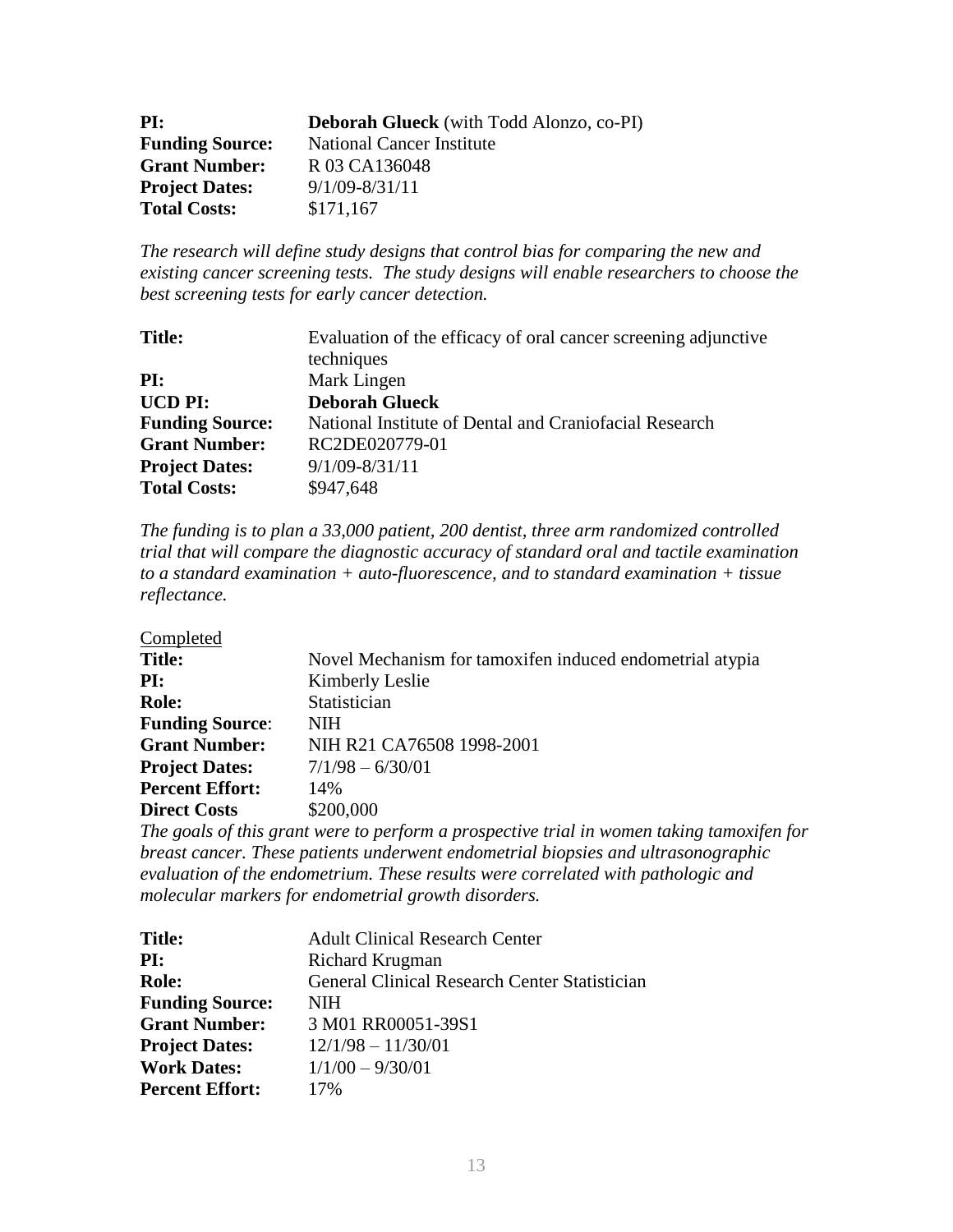## **Direct Costs:** \$3,017,001

*This grant provided funding and research infrastructure to many research projects at UCHSC, National Jewish, and Boulder.*

| <b>Title:</b>          | University of Colorado Cancer Center Biostatistics Core                                                                                                                                                                                                                                                                                                             |
|------------------------|---------------------------------------------------------------------------------------------------------------------------------------------------------------------------------------------------------------------------------------------------------------------------------------------------------------------------------------------------------------------|
| PI:                    | Paul Bunn                                                                                                                                                                                                                                                                                                                                                           |
| <b>Role:</b>           | Statistician                                                                                                                                                                                                                                                                                                                                                        |
| <b>Funding Source:</b> | <b>NIH</b>                                                                                                                                                                                                                                                                                                                                                          |
| <b>Grant Number:</b>   | 5 P30 CA46934-13                                                                                                                                                                                                                                                                                                                                                    |
| <b>Project Dates:</b>  | $3/1/98 - 5/30/00$                                                                                                                                                                                                                                                                                                                                                  |
| <b>Work dates:</b>     | $2/1/00 - 5/30/00$                                                                                                                                                                                                                                                                                                                                                  |
| <b>Percent Effort:</b> | 17%                                                                                                                                                                                                                                                                                                                                                                 |
| Directs:               | \$105,266.43                                                                                                                                                                                                                                                                                                                                                        |
|                        | $\sim$ $\sim$ $\sim$ $\sim$ $\sim$<br>$\cdot$ , $\cdot$ , $\cdot$ , $\cdot$ , $\cdot$ , $\cdot$ , $\cdot$ , $\cdot$ , $\cdot$ , $\cdot$ , $\cdot$ , $\cdot$ , $\cdot$ , $\cdot$ , $\cdot$ , $\cdot$ , $\cdot$ , $\cdot$ , $\cdot$ , $\cdot$ , $\cdot$ , $\cdot$ , $\cdot$ , $\cdot$ , $\cdot$ , $\cdot$ , $\cdot$ , $\cdot$ , $\cdot$ , $\cdot$ , $\cdot$ , $\cdot$ |

*This grant provides funding to the University of Colorado Cancer Center. I served as a statistical reviewer for cancer center protocols.*

| <b>Title:</b>          | University of Colorado Cancer Seed Grant |
|------------------------|------------------------------------------|
| PI:                    | <b>Deborah Glueck</b>                    |
| <b>Funding Source:</b> | University of Colorado Cancer Center     |
| <b>Project dates:</b>  | $1/1/00 - 12/31/00$                      |
| <b>Percent effort:</b> | 20\%                                     |
|                        |                                          |

*This grant provided funding for initial work on power and sample size methods for covariates, and led to the funding of my mentored career award.*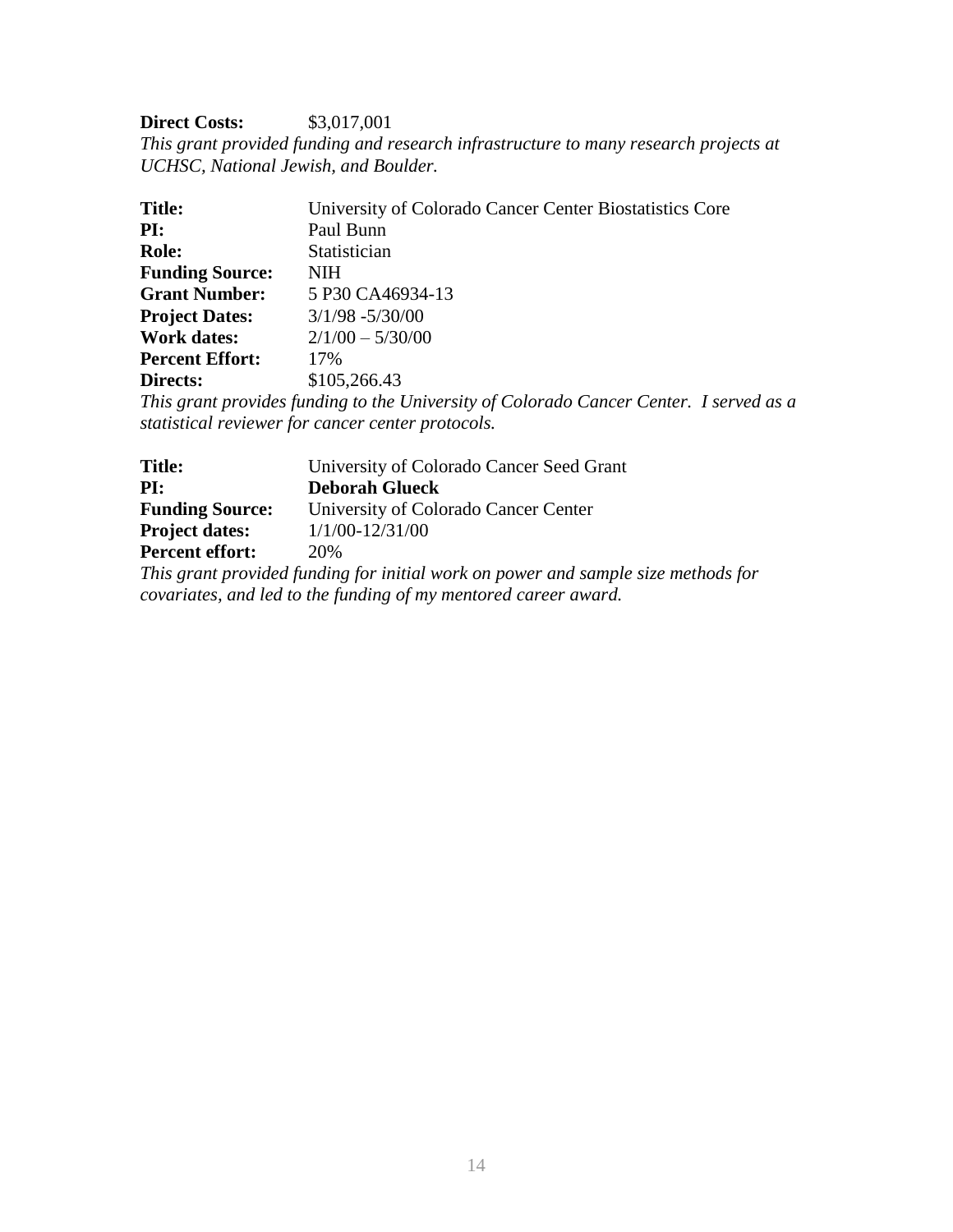# **Bibliography**

A grey background indicates a publication with a student for whom I was a mentor, either formally and academically, or as an employer, or both.

Peer Reviewed Journal Articles

- 1. Shugars DC, Smith MS, **Glueck DH**, Nantermet PV, Seillier-Moiseiwitsch F, Swanstrom R. Analysis of human [immunodeficiency virus type 1 nef gene](file:///G:/Documents%20and%20Settings/Documents%20and%20Settings/Documents%20and%20Settings/glueckd/Application%20Data/website/papers/others%20first/sugars.pdf)  [sequences present in vivo.](file:///G:/Documents%20and%20Settings/Documents%20and%20Settings/Documents%20and%20Settings/glueckd/Application%20Data/website/papers/others%20first/sugars.pdf) Journal of Virology, Volume 67, Number 8, p. 4639- 4650, August (1993) PMID: 8043040.
- 2. Beard DV, Molina PL, Muller KE, Denelsbeck KM, Hemminger BM, Perry JR, Braeuning MP, **Glueck DH**, Bidgood WD, Mauro M, Semelka RC, Willms AS, Warshauer D, Pisano ED. Interpretation time of serial chest CT examinations with stacked-metaphor workstation versus film alternator. Radiology. 197(3): 753-8, December (1995) PMID:7480751.
- 3. Pisano ED, Chandramouli J, Hemminger BM, DeLuca M, **Glueck DH**, Johnston RE, Muller K, Braeuning MP, Pizer S. Does intensity windowing improve the detection of simulated calcifications in dense mammograms? Journal of Digital Imaging 10(2): 79-84, (1997).
- 4. Pisano ED, Chandramouli J, Hemminger BM, **Glueck DH**, Johnston RE, Muller K, Braeuning MP, Puff D, Garrett W, Pizer S. The [effect of intensity windowing on](file:///G:/Documents%20and%20Settings/Documents%20and%20Settings/Documents%20and%20Settings/glueckd/Application%20Data/website/papers/others%20first/pisanojdi1997.rtf)  [the detection of simulated masses embedded in dense portions of digitized](file:///G:/Documents%20and%20Settings/Documents%20and%20Settings/Documents%20and%20Settings/glueckd/Application%20Data/website/papers/others%20first/pisanojdi1997.rtf)  [mammograms in a laboratory setting.](file:///G:/Documents%20and%20Settings/Documents%20and%20Settings/Documents%20and%20Settings/glueckd/Application%20Data/website/papers/others%20first/pisanojdi1997.rtf) Journal of Digital Imaging.  $10(4)$ : 174-182, November (1997).
- 5. **Glueck DH** and Muller KE. [On the trace of a wishart.](file:///G:/Documents%20and%20Settings/Documents%20and%20Settings/Documents%20and%20Settings/glueckd/Application%20Data/website/papers/glueck%20first/wishart.pdf) Communications in Statistics: Theory and Methods, 27, 2137-2141 (1998)
- 5A **Glueck DH** and Muller KE. Correction to: 'On the trace of a Wishart,' Communications in Statistics: Theory and Methods, 31(1),159-160, (2002).
- 6. Rich DQ, Yiin L-M, Rhoads GG, **Glueck DH**, Weisel C, Lioy PJ. A field comparison of two methods for sampling lead in household dust: the LWW sampler and the HUD dust wipe. [Journal of Exposure Analysis and Environmental](file:///G:/Documents%20and%20Settings/Documents%20and%20Settings/Documents%20and%20Settings/glueckd/Application%20Data/website/papers/others%20first/rich.pdf)  [Epidemiology.](file:///G:/Documents%20and%20Settings/Documents%20and%20Settings/Documents%20and%20Settings/glueckd/Application%20Data/website/papers/others%20first/rich.pdf) 9(2):106-12, Mar-Apr; (1999) PMID:10321350.
- 7. **Glueck DH** and Muller KE. [On the expected values of sequences of functions.](file:///G:/Documents%20and%20Settings/Documents%20and%20Settings/Documents%20and%20Settings/glueckd/Application%20Data/website/papers/glueck%20first/Sequence%20of%20functions.pdf) Communications in Statistics: Theory and Methods, 30(2), 363-369 (2001).
- 8. Kosmiski LA, Kuritzkes DR, Lichtenstein KA, **Glueck DH**, Gourley PJ, Stamm ER, Scherzinger AL, Eckel RH. Fat distribution and metabolic changes are strongly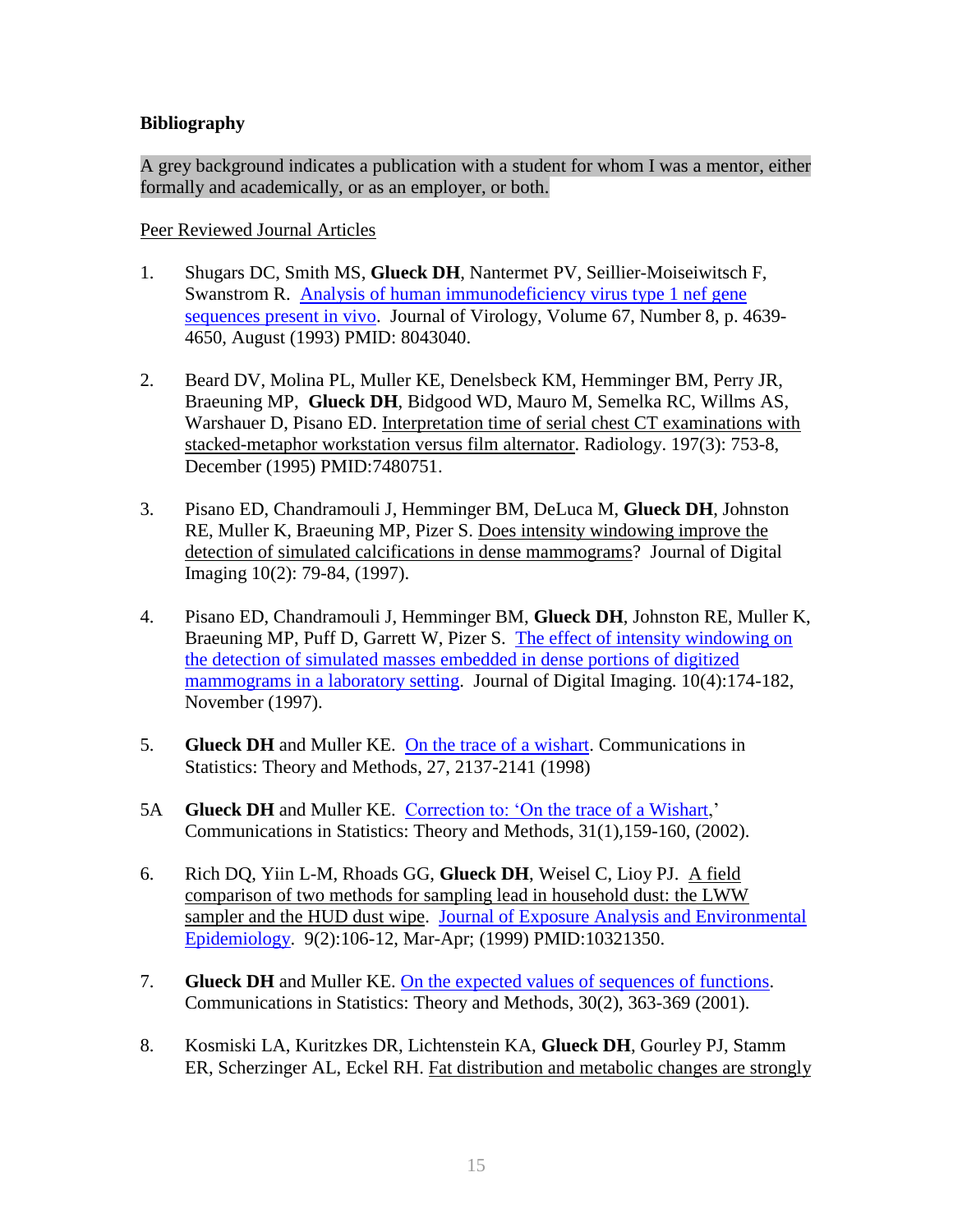correlated and energy expenditure is increased in the HIV lipodystrophy syndrome. *AIDS* 15:1993-2000, (2001) PMID: 11600828.

- 9. Horton TJ, Miller EM, **Glueck DH**, and Tench K. [No effect of menstrual cycle](file:///G:/Documents%20and%20Settings/Documents%20and%20Settings/Documents%20and%20Settings/glueckd/Application%20Data/website/papers/others%20first/Horton%20paper.pdf)  [phase on glucose kinetics and fuel oxidation during moderate-intensity exercise,](file:///G:/Documents%20and%20Settings/Documents%20and%20Settings/Documents%20and%20Settings/glueckd/Application%20Data/website/papers/others%20first/Horton%20paper.pdf) American Journal of Physiology, Endocrinology and Metabolism, 282:E752-E762, (2002).
- 10. Donato AJ, Tench K, **Glueck DH**, Seals DR, Eskurza I and Tanaka H. [Declines in](file:///G:/Documents%20and%20Settings/Documents%20and%20Settings/Documents%20and%20Settings/glueckd/Application%20Data/website/papers/others%20first/tanaka.pdf)  [physiological functional capacity with age: a longitudinal study in peak swimming](file:///G:/Documents%20and%20Settings/Documents%20and%20Settings/Documents%20and%20Settings/glueckd/Application%20Data/website/papers/others%20first/tanaka.pdf)  [performance,](file:///G:/Documents%20and%20Settings/Documents%20and%20Settings/Documents%20and%20Settings/glueckd/Application%20Data/website/papers/others%20first/tanaka.pdf) Journal of Applied Physiology, 94: 764-769, (2003) PMID: 12391125.
- 11. **Glueck DH** and Muller KE. [Adjusting power for a baseline covariate in linear](file:///G:/Documents%20and%20Settings/Documents%20and%20Settings/Documents%20and%20Settings/glueckd/Application%20Data/website/papers/glueck%20first/fulltext.pdf)  [models.](file:///G:/Documents%20and%20Settings/Documents%20and%20Settings/Documents%20and%20Settings/glueckd/Application%20Data/website/papers/glueck%20first/fulltext.pdf) Volume 22, pages 2535-2551, Statistics in Medicine (2003) PMID: 12898543.
- 12. Fortna A, Kim Y, MacLaren E, Marshall K, Hahn G, Meltesen L, Brenton M, Hink R, Burgers S, Hernandez-Boussard T, Karimpour-Fard A, **Glueck DH**, McGavran L, Berry R, Pollack J, Sikela J. [Lineage-specific gene duplication and loss in](file:///G:/Documents%20and%20Settings/Documents%20and%20Settings/Documents%20and%20Settings/glueckd/Application%20Data/website/papers/others%20first/great%20apes.pdf)  [human and great ape evolution,](file:///G:/Documents%20and%20Settings/Documents%20and%20Settings/Documents%20and%20Settings/glueckd/Application%20Data/website/papers/others%20first/great%20apes.pdf) PLOS Biology, Volume 2, Issue 7, 0937-0954, July (2004).
- 13. Regan E, Flannelly J, Bowler R, Tran K, Nicks M, Duda Carbone B, **Glueck DH**, Heijnen H, Mason R, Crapo J. [Extracellular superoxide dismutase and oxidant](file:///G:/Documents%20and%20Settings/Documents%20and%20Settings/Documents%20and%20Settings/glueckd/Application%20Data/website/papers/others%20first/regan.pdf)  damage in osteoarthritis. [Arthritis and Rheumatism.](file:///G:/Documents%20and%20Settings/Documents%20and%20Settings/Documents%20and%20Settings/glueckd/Application%20Data/website/papers/others%20first/regan.pdf) Volume 52, No. 11, pp 3479- 3491, November (2005).
- 14. Leslie KK, Stein M-P, Kumar NS, Dai D, Stephens J, Wandinger-Ness A, **Glueck DH**. [Progesterone receptor isoform identification and subcellular localization in](file:///G:/Documents%20and%20Settings/Documents%20and%20Settings/Documents%20and%20Settings/glueckd/Application%20Data/website/papers/others%20first/leslie.pdf)  [endometrial cancer,](file:///G:/Documents%20and%20Settings/Documents%20and%20Settings/Documents%20and%20Settings/glueckd/Application%20Data/website/papers/others%20first/leslie.pdf) Gynecologic Oncology, 96, 32-41, (2005) PMID: 15589577.
- 15. Bodkin AW, Carollo JJ, **Glueck DH**. [Home-based treadmill training in ambulatory](file:///G:/Documents%20and%20Settings/Documents%20and%20Settings/Documents%20and%20Settings/glueckd/Application%20Data/website/papers/others%20first/bodkin2006.pdf)  [children with cerebral palsy: a randomized controlled trial.](file:///G:/Documents%20and%20Settings/Documents%20and%20Settings/Documents%20and%20Settings/glueckd/Application%20Data/website/papers/others%20first/bodkin2006.pdf) *Dev Med Child Neurol.*  48 (Suppl 106): 22; (2006).
- 16. Thams M and **Glueck DH**. [Business needs and graduate school offerings in](file:///G:/Documents%20and%20Settings/Documents%20and%20Settings/beckerd/Local%20Settings/website/papers/others%20first/thams%202007.doc)  [marketing.](file:///G:/Documents%20and%20Settings/Documents%20and%20Settings/beckerd/Local%20Settings/website/papers/others%20first/thams%202007.doc) 2007 marketing educators association conference proceedings. Building Knowledge and Skills in the  $21<sup>st</sup>$  century: fulfilling the mission of marketing education. Volume 31. pages 126-129, (2007).
- 17. **Glueck DH**[, Lamb MM, Lewin JM, Pisano ED.](http://www.ncbi.nlm.nih.gov/sites/entrez?Db=pubmed&Cmd=ShowDetailView&TermToSearch=17502256&ordinalpos=1&itool=EntrezSystem2.PEntrez.Pubmed.Pubmed_ResultsPanel.Pubmed_RVDocSum) [Two-modality mammography may](file:///G:/website/papers/glueck%20first/glueck-2007-tmm.pdf)  [confer an advantage over either full-field digital mammography or screen-film](file:///G:/website/papers/glueck%20first/glueck-2007-tmm.pdf)  [mammography.](file:///G:/website/papers/glueck%20first/glueck-2007-tmm.pdf) Acad Radiol. 14(6):670-6, June (2007) PMID: 17502256.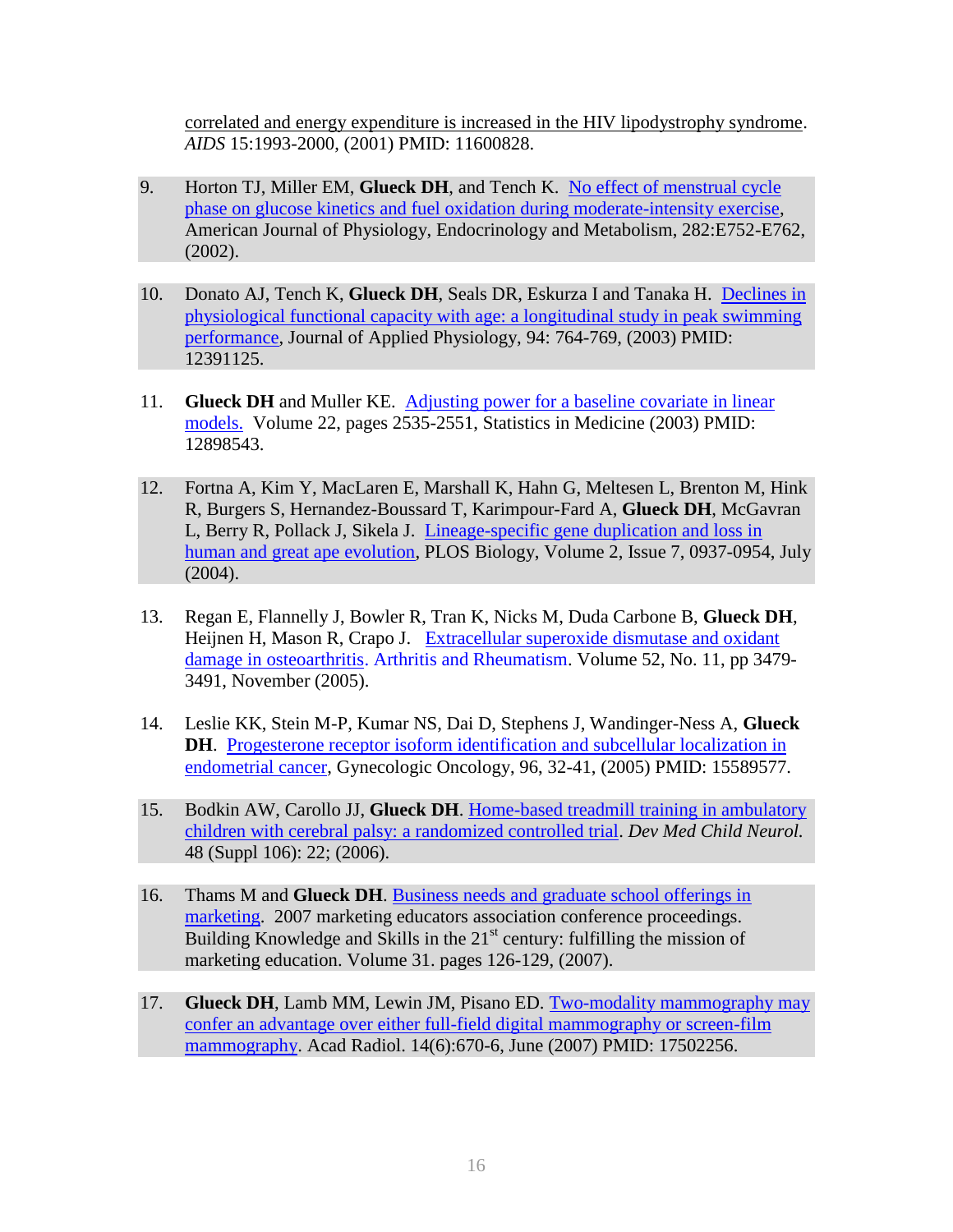- 18. **Glueck DH**, Karimpour-Fard A, Mandel J, Hunter L, Muller KE. [Fast computation](http://pdfserve.informaworld.com/468023_751311391_795439388.pdf)  [by block permanents of cumulative distribution functions of order statistics from](http://pdfserve.informaworld.com/468023_751311391_795439388.pdf)  [several](http://pdfserve.informaworld.com/468023_751311391_795439388.pdf) [populations.](http://pdfserve.informaworld.com/468023_751311391_795439388.pdf) Communications in Statistics- Theory and Methods. Volume 37 Issue 18 2815-2824, (2008) PMID: 19865590.
- 19. **Glueck DH**, Muller KE, Karimpour-Fard A, Hunter L. [Expected power for the](file:///G:/website/papers/glueck%20first/glueck-2008-epf.pdf)  [false discovery rate with independence.](file:///G:/website/papers/glueck%20first/glueck-2008-epf.pdf) Communications in Statistics- Theory and Methods, Volume 37, Issue 12, 1855-1866, (2008) PMID: 20975846.
- 20. **Glueck DH**, Mandel J, Karimpour-Fard A, Hunter L, and Muller, KE. Exact [calculations of average power for the Benjamini-Hochberg procedure,](http://www.bepress.com/ijb/vol4/iss1/11/) *The International Journal of Biostatistics*: Vol. 4: Iss. 1, Article 1, (2008) PMID: 21243075.
- 21. O"Donnell CI, Glueck CJ, Fingerlin TE, **Glueck DH**. [A likelihood model that](file:///G:/website/papers/others%20first/odonnell-2008-alm.pdf)  [accounts for censoring due to fetal loss can accurately test the effects of maternal](file:///G:/website/papers/others%20first/odonnell-2008-alm.pdf)  [and fetal genotype on the probability of miscarriage.](file:///G:/website/papers/others%20first/odonnell-2008-alm.pdf) Human Heredity, 17;67(1):57- 65, Oct (2008) PMID:18931510.
- 22. **Glueck DH**. Review of the book *[Sample size calculations in clinical research,](file://hsc-glueckdpc/c$/Glueck/personal/website/papers/glueck%20first/review.pdf)  [Second Edition](file://hsc-glueckdpc/c$/Glueck/personal/website/papers/glueck%20first/review.pdf)* Biometrics 64: 1307-8, (2008).
- 23. **Glueck DH**, Lamb MM, O"Donnell, Ringham BM, Brinton JT, Muller KE, Lewin JM, Alonzo TA, Pisano ED. [Bias in trials comparing paired continuous tests can](file://hsc-glueckdpc/c$/Glueck/personal/website/papers/glueck%20first/glueck-2009-bias.pdf)  [cause researchers to choose the wrong screening modality.](file://hsc-glueckdpc/c$/Glueck/personal/website/papers/glueck%20first/glueck-2009-bias.pdf) BMC Medical Research Methodology. 9(4), (2009) PMID: 19154609.
- 24. Feser WJ, Fingerlin TE, Strand MJ, **Glueck DH**. Calculating average power for the Benjamini and Hochberg procedure. Journal of Applied Statistical Science, Volume 8, Number 3, 325-352, (2009) *PMID in submission*.
- 25. **Glueck DH**, Karimpour-Fard A, Mandel J, Muller KE. [Probabilities for separating](file://hsc-glueckdpc/c$/Glueck/personal/website/papers/glueck%20first/glueck-2010-pss.pdf)  [sets of order statistics.](file://hsc-glueckdpc/c$/Glueck/personal/website/papers/glueck%20first/glueck-2010-pss.pdf) Statistics: A Journal of Theoretical and Applied Statistics, Volume 44, Number 2, 145-153, (2010) PMID: 21243084 .
- 26. Ringham BM, Alonzo TA, Grunwald GK, **Glueck DH**. [Estimates of sensitivity](file://hsc-glueckdpc/c$/Glueck/personal/website/papers/others%20first/ringham-2010-ess.pdf)  [and specificity can be biased when reporting the results of the second test in a](file://hsc-glueckdpc/c$/Glueck/personal/website/papers/others%20first/ringham-2010-ess.pdf)  [screening trial conducted in series.](file://hsc-glueckdpc/c$/Glueck/personal/website/papers/others%20first/ringham-2010-ess.pdf) BMC Medical Research Methodology. 10(3), 2010 PMID: 20064254.
- 27. Alonzo TA, Brinton JT, Ringham BM, Glueck DH. Bias in estimating accuracy of a binary screening test with differential disease verification. Statistics in Medicine (In Press) 2011.
- 28. Brinton JT, Barke LD, Freivogel ME, Jackson S, O"Donnell CI, Glueck DH. Breast Cancer Risk Assessment in 64,659 Women at a Single High-Volume Mammography Clinic. Academic Radiology ( in press) 2011.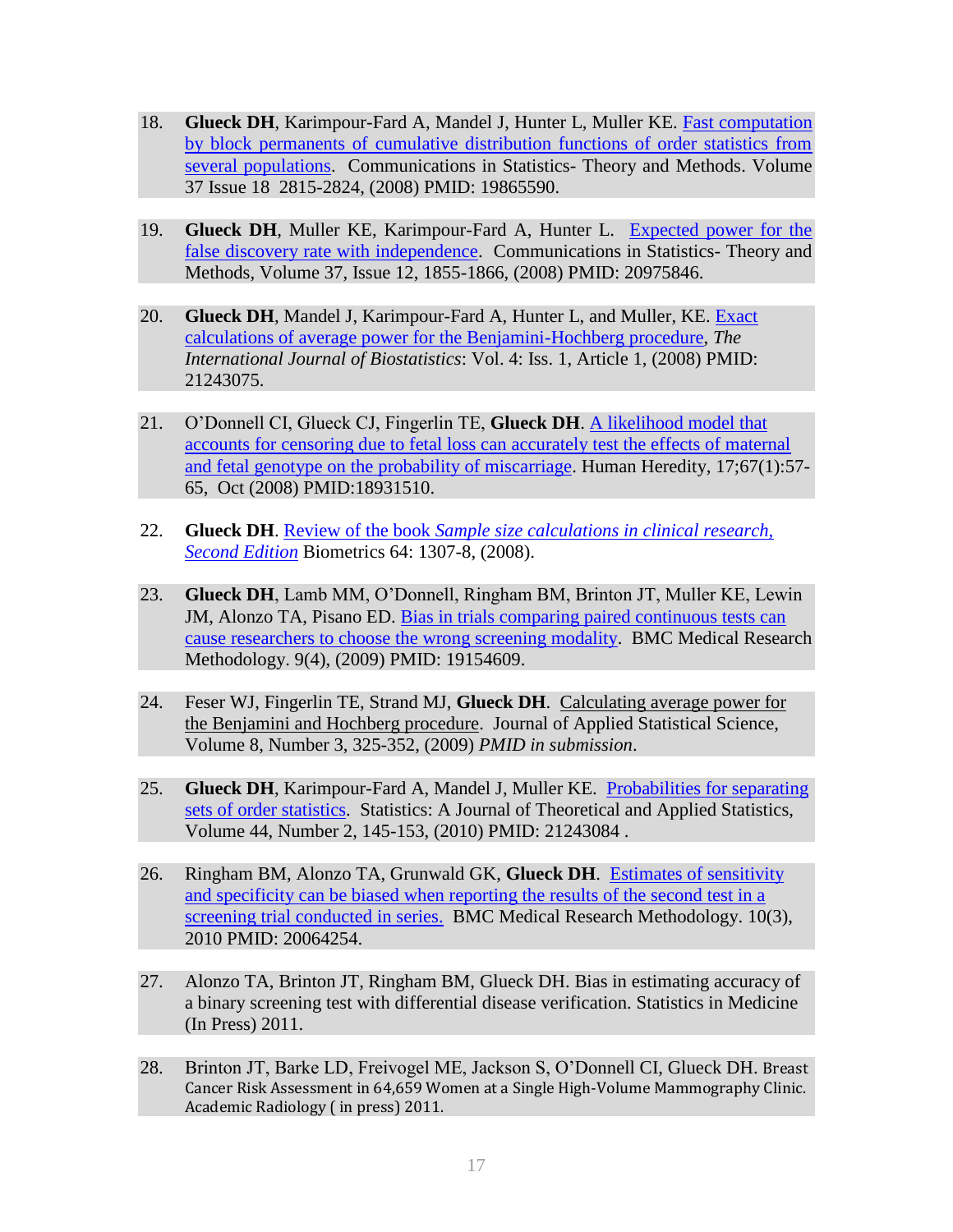# Published, Peer Reviewed Abstracts

**1. Glueck DH**, Lamb MM, Lewin JM, Pisano ED. [Two-modality mammography](file:///G:/Documents%20and%20Settings/Documents%20and%20Settings/Documents%20and%20Settings/glueckd/Application%20Data/website/papers/glueck%20first/cepb_glueck_2007.pdf)  [may confer an advantage over either full-field digital mammography or screen](file:///G:/Documents%20and%20Settings/Documents%20and%20Settings/Documents%20and%20Settings/glueckd/Application%20Data/website/papers/glueck%20first/cepb_glueck_2007.pdf)  [film mammography.](file:///G:/Documents%20and%20Settings/Documents%20and%20Settings/Documents%20and%20Settings/glueckd/Application%20Data/website/papers/glueck%20first/cepb_glueck_2007.pdf) in Abstracts of the  $31<sup>st</sup>$  Annual Meeting: American Society of Preventive Oncology, Houston Texas, March 2-4, 2007. Cancer Epidemiology Biomarkers and Prevention; 16(2), 359, February (2007). Selected on the basis of being one of the 20 highest scoring abstracts of those submitted for presentation.

## Presentations at scientific meetings

# *Competitive International Presentations*

- **1. Glueck DH**, Karimpour-Fard A, Hunter L, Mandel J, Muller KE. [Exact](file:///G:/Documents%20and%20Settings/Documents%20and%20Settings/Documents%20and%20Settings/glueckd/Application%20Data/website/papers/glueck%20first/~$ueck%20mcp%20abstract_2_27_07.doc)  [calculations of expected power for the Benjamini-Hochberg procedure.](file:///G:/Documents%20and%20Settings/Documents%20and%20Settings/Documents%20and%20Settings/glueckd/Application%20Data/website/papers/glueck%20first/~$ueck%20mcp%20abstract_2_27_07.doc) Podium presentation at the Fifth International Conference on Multiple Comparisons. Vienna, Austria. July 8-11 (2007).
- 2. O"Donnell CI, Glueck CJ, Fingerlin TE, **Glueck DH**. [A likelihood model that](file:///G:/website/papers/others%20first/odonnell-2008-alm.pdf)  [accounts for censoring due to fetal loss can accurately test the effects of maternal](file:///G:/website/papers/others%20first/odonnell-2008-alm.pdf)  [and fetal genotype on the probability of miscarriage.](file:///G:/website/papers/others%20first/odonnell-2008-alm.pdf) Thursday, July 17: Session 14e: Analysis of Genetic Data. XXIVth International Biometric Conference. University College Dublin Ireland. July 13-July 18 (2008).
- 3. Glueck DH. Bias in trials comparing paired continuous tests can cause researchers to choose the wrong screening modality. Invited podium presentation.4th International Verification Methods Workshop, Helsinki, Finland. June 10 (2009).

# *Competitive National Presentations*

- 1. **Glueck DH**, Lamb MM, Lewin JM, Pisano, ED. [Two-modality mammography](file:///G:/Documents%20and%20Settings/Documents%20and%20Settings/Documents%20and%20Settings/glueckd/Application%20Data/website/papers/glueck%20first/glueck%20ASPO%2007.ppt)  [may confer an advantage over either full-field digital mammography or screen-film](file:///G:/Documents%20and%20Settings/Documents%20and%20Settings/Documents%20and%20Settings/glueckd/Application%20Data/website/papers/glueck%20first/glueck%20ASPO%2007.ppt)  [mammography.](file:///G:/Documents%20and%20Settings/Documents%20and%20Settings/Documents%20and%20Settings/glueckd/Application%20Data/website/papers/glueck%20first/glueck%20ASPO%2007.ppt) Competitive Podium Presentation. American Society of Preventive Oncology. Houston, Texas. March 2-4 (2007).
- 2. Thams M and **Glueck DH**. [Business needs and graduate school offerings in](file:///G:/Documents%20and%20Settings/Documents%20and%20Settings/Documents%20and%20Settings/glueckd/Application%20Data/website/papers/others%20first/thams%202007.doc)  [marketing.](file:///G:/Documents%20and%20Settings/Documents%20and%20Settings/Documents%20and%20Settings/glueckd/Application%20Data/website/papers/others%20first/thams%202007.doc) Podium presentation, Marketing Educators Association Meeting, Houston, Texas, April 26-28. (2007)

## *Contributed, Peer-Reviewed National Presentations*

1. **Glueck DH**, Muller KE. Contributed Poster. Sample size issues in measuring compliance with guidelines. Association for Health Services Research. June (1997).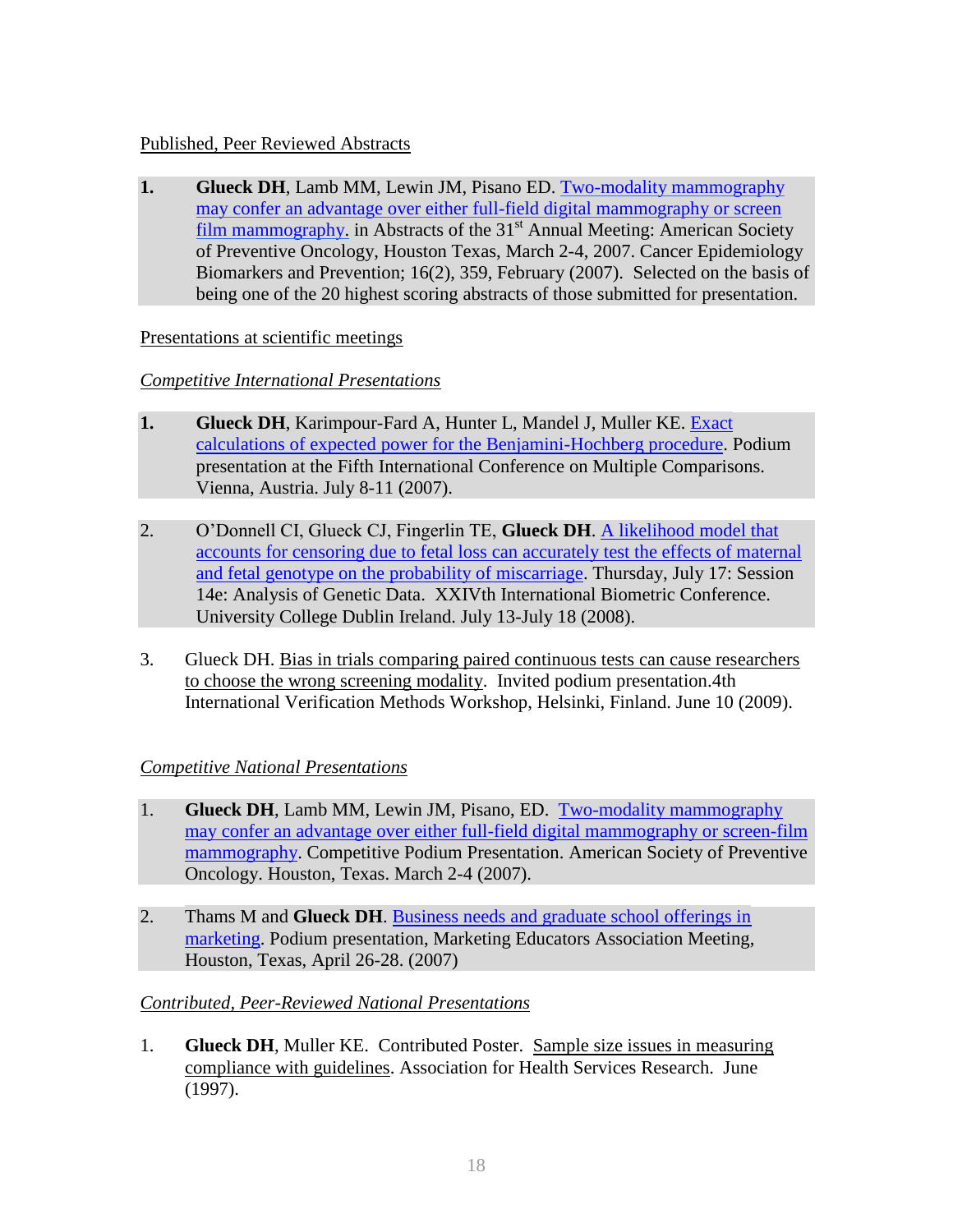- 2. **Glueck DH**, Muller KE and Poretz R. Contributed Paper. Power for the full model in every cell. Eastern North American Region of the International Biometric Society. March (1997).
- 3. **Glueck DH** and Muller KE. Contributed Paper. Unconditional power for a general linear model with fixed and random predictors: an example from a clinical trial on bone density. Eastern North American Region of the American Statistical Association. March (1996).
- 4. **Glueck DH** and Muller KE. Contributed Paper. Power for tests of Gaussian predictors in general linear multivariate models. American Statistical Association. Health Policy Statistics Section. International Conference on Health Policy Research. December 5-7 (1997).
- 5. **Glueck DH** and Muller KE. Contributed Paper. Confidence bounds for power in the general linear multivariate model. Eastern North American Region of the American Statistical Association. March (1998).
- 6. Zhang L, Webb T, **Glueck DH**, Baron A, Murphy J, Cagnoni P. Contributed Paper Death and power: calculating sample size for trials where the treatment can be fatal. Eastern North American Region of the International Biometrics Society, March 19- 22 (2000).
- 7. **Glueck DH**, Glueck CJ. Contributed Paper. Maternal and fetal heritable thombophilia and their effect on first trimester miscarriages. Eastern North American Region of the International Biometrics Society, March 19-22 (2000).
- 8. Webb TS, **Glueck DH**, Baron A. Contributed Paper. Exact test size and power for small samples using an internal pilot study for binary outcome case-control data. Eastern North American Region of the International Biometrics Society, March 19- 22 (2001).
- 9. **Glueck DH**, Muller KE, Hunter L. Contributed Paper. Exact power under independence for the false discovery rate in gene expression array experiments. 2003 Western North American Region of the International Biometrics Society, June 22-June 25 (2003).
- 10. **Glueck DH**, Muller KE, Hunter L. Contributed Paper. Exact power under independence for the false discovery rate in gene expression array experiments. Eastern North American Region of the International Biometrics Society, March 30- April 2 (2003).
- 11. Bodkin AW, Carollo JJ, **Glueck DH**. Home-based treadmill training in ambulatory children with cerebral palsy: a randomized controlled trial. 2006 Clinical Translational Research Center Annual Spring Pediatrics Poster Session.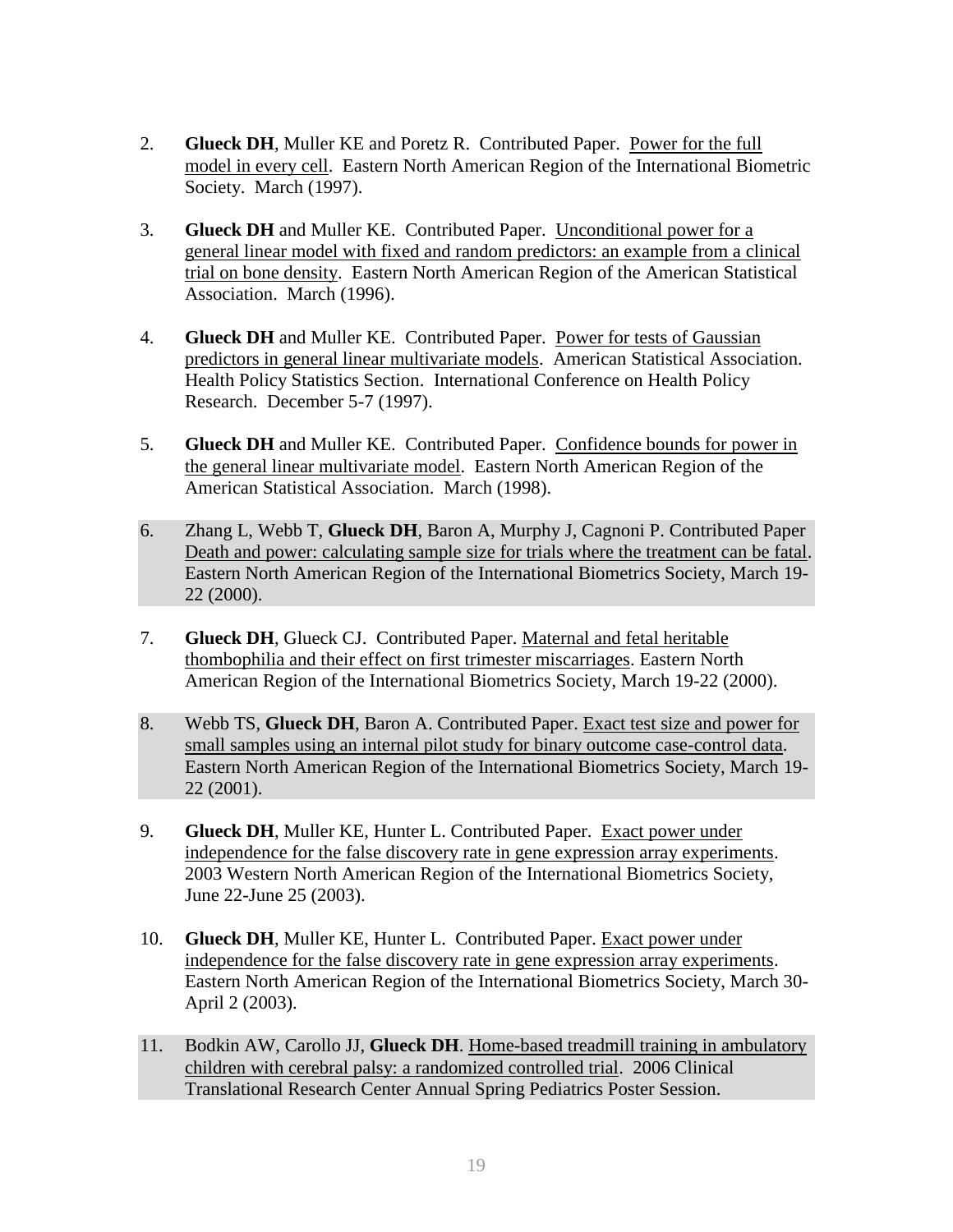Contributed Poster. Department of Pediatrics, University of Colorado School of Medicine. May (2006).

- 12. O"Donnell CI, Glueck CJ, **Glueck DH**. Contributed Talk. A Mendelian model for miscarriage. Western North American Region of the International Biometric Society. Flagstaff Arizona. June 30 (2006).
- 13. **Glueck DH**, Karimpour-Fard A, Hunter L, Muller KE, Mandel J. The joint cumulative distribution function of arbitrary sets of order statistics. Western North American Region of the International Biometric Society. Contributed Talk. Flagstaff Arizona. June 30 (2006).
- 14. Bodkin AW, Carollo JJ, **Glueck DH**. Home-based treadmill training in ambulatory children with cerebral palsy: a randomized controlled trial.  $60<sup>th</sup>$  Annual Meeting, American Academy for Cerebral Palsy & Developmental Medicine. Contributed Talk. September 15 (2006).
- 15. **Glueck DH**, Lamb MM, O"Donnell C, Muller KE, Lewin JM, Pisano, ED. ["Comparing Parallel and Combined Testing Strategies for Mammography and](file:///G:/Documents%20and%20Settings/Documents%20and%20Settings/Documents%20and%20Settings/glueckd/Application%20Data/website/papers/glueck%20first/glueck%20ENAR%2007.ppt)  [Other Diagnostic Tests"](file:///G:/Documents%20and%20Settings/Documents%20and%20Settings/Documents%20and%20Settings/glueckd/Application%20Data/website/papers/glueck%20first/glueck%20ENAR%2007.ppt) Eastern North American Region of the International Biometric Society. Atlanta, Georgia. March 11-14 (2007)
- 16. **Glueck DH**, Karimpour-Fard A, Hunter L, Mandel J, Muller KE. [Exact](http://www.iscb.org/rocky07/agenda.htm#Glueck)  [calculations of expected power for the Benjamin-Hochberg procedure.](http://www.iscb.org/rocky07/agenda.htm#Glueck) Fifth annual rocky mountain bioinformatics conference. Contributed Paper. Snowmass, Colorado. November 30-December 2 (2007).
- 17. **Glueck DH**, Lamb MM, O"Donnell CI, Muller KE, Lewin JM. Contributed Poster. Extreme verification bias in paired continuous tests may mask the magnitude of the difference between the diagnostic accuracies of screening modalities. Contributed Poster. Eastern North American Region of the International Biometric Society. Arlington, Virginia. March 16-19 (2008).
- 18. Feser WJ, Fingerlin TE, Strand MJ, **Glueck DH**. Calculating average power for the Benjamini-Hochberg procedure. Western North American Region of the International Biometric Society. University of California Davis, California. June 22-25 (2008).
- 19. **Glueck DH**, Mandel J, Karimpour-Fard A, Hunter L, Muller KE. [Exact](http://www.iscb.org/rocky07/agenda.htm#Glueck)  [calculations of expected power for the Benjamin-Hochberg procedure.](http://www.iscb.org/rocky07/agenda.htm#Glueck) In Estimation, Testing, and Clustering in High Dimensions, August 3, 2008 American Statistical Association. Joint statistical meeting. Denver, Colorado. August 3-7, (2008).